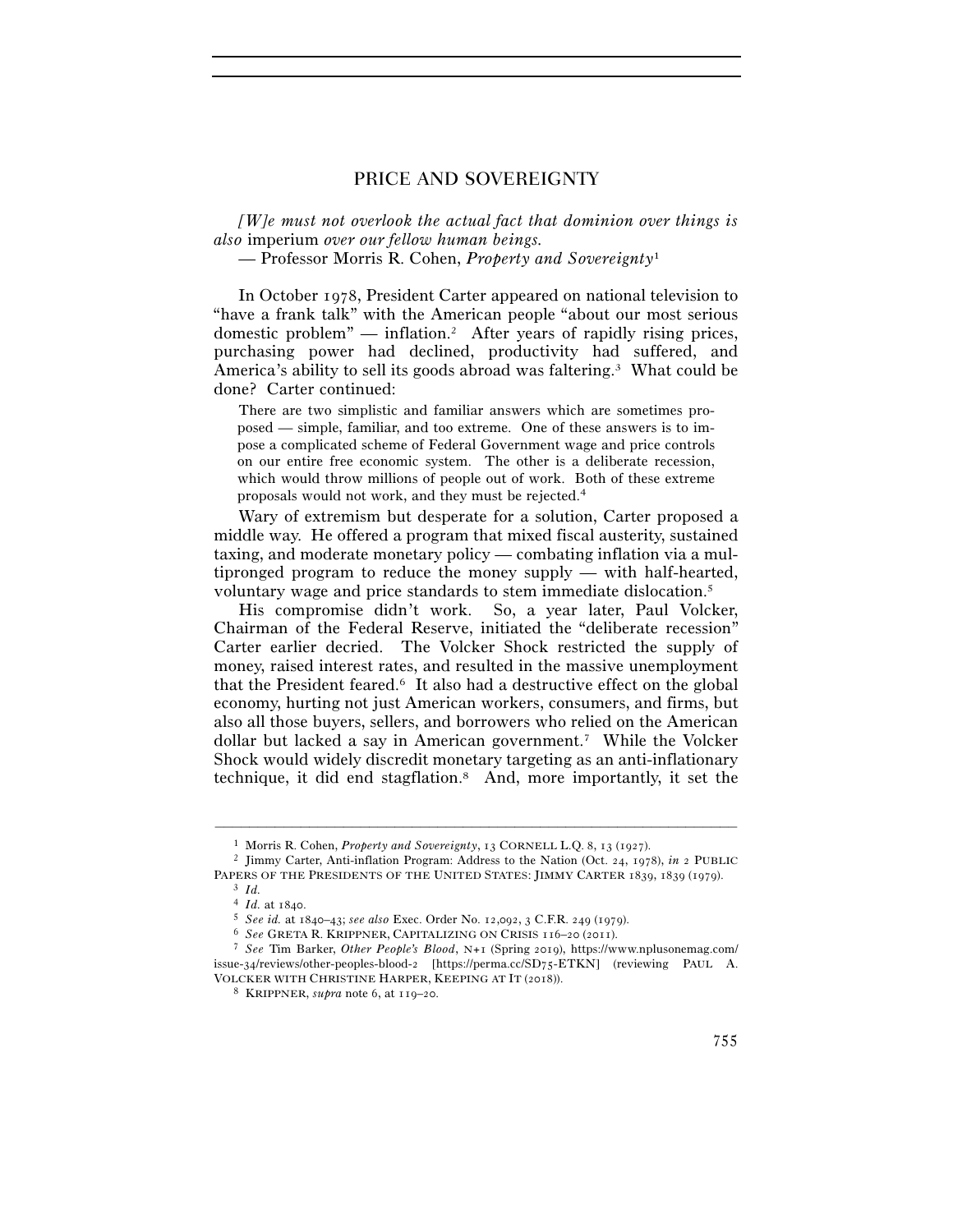country and the world on a new course, toward a neoliberal consensus in economics, politics, and law.9

What of the road not taken? In Carter's speech, the prospect of mandatory wage and price controls was presented as not just ineffective, but un-American: at odds with "our entire free economic system." Instead of freedom through competitive markets, price controls portended government-coordinated constraint, even Soviet-style planning. But, in the century preceding Carter's speech, controls were not feared, but fostered. Indeed, they were central to the American system of capitalism, offering political regulation of prices to stave off destructive periods of inflation, destabilizing drops in demand, threats of monopoly, and pervasive exploitation of workers and renters. In this way, price controls did not simply serve economic ends: they were part and parcel of new conceptions of collective power over property via price.

This Note describes the legal achievement that underlaid that political success. It argues that price controls, whatever their merits as policy, represent an unusually direct challenge to neoliberalism's central economic and political premises. Then, it shows how the Court's price control jurisprudence offers insights into what's been lost in our late neoliberal era. Against the depoliticized market and inert individualism of neoliberalism, the Court, in constitutional cases adjudicating the legality of price controls, envisioned an active democratic sovereign, capable of extensive, even extreme, power over the conditions of its own existence. Indeed, as this Note describes, in the century preceding neoliberalism's rise, price controls were consistently conceived of by the Court as the limit case for collective power over putatively private property and, by extension, the broader economy. But, while price controls remain constitutional as a policy, the conception of sovereignty they helped to create has been largely forgotten, if not wholly forgone. Thus, this Note concludes, the legal history of price controls exemplifies neoliberalism's most impressive achievement: to make the form of politics it opposes not illegal, but irrational.10

Part I offers a pocket survey of price controls, moving between political history and economic theory to show their challenge to neoliberalism. Part II presents an alternative conception of sovereignty drawn

<sup>9</sup> *Cf., e.g.*, Jedediah Britton-Purdy et al., *Building a Law-and-Political-Economy Framework: Beyond the Twentieth-Century Synthesis*, 129 YALE L.J. 1784, 1790–91 (2020) (describing the socalled "Twentieth-Century Synthesis" in law, *id.* at <sup>1790</sup>). 10 *See* David Singh Grewal & Jedediah Purdy, *Introduction: Law and Neoliberalism*, 77 L. &

CONTEMP. PROBS. 1, 6 (2014) (describing "arguably the most important" premise of neoliberalism as "a set of implicit bounds that . . . defines some policy options . . . as 'off-the-wall' in respectable and influential conversations, thus setting presumptive limits on political possibility"); *see also* WENDY BROWN, UNDOING THE DEMOS 121 (2015) (describing neoliberalism as an exemplary "political rationality" that sets "the condition of possibility and legitimacy of [governing's] instruments").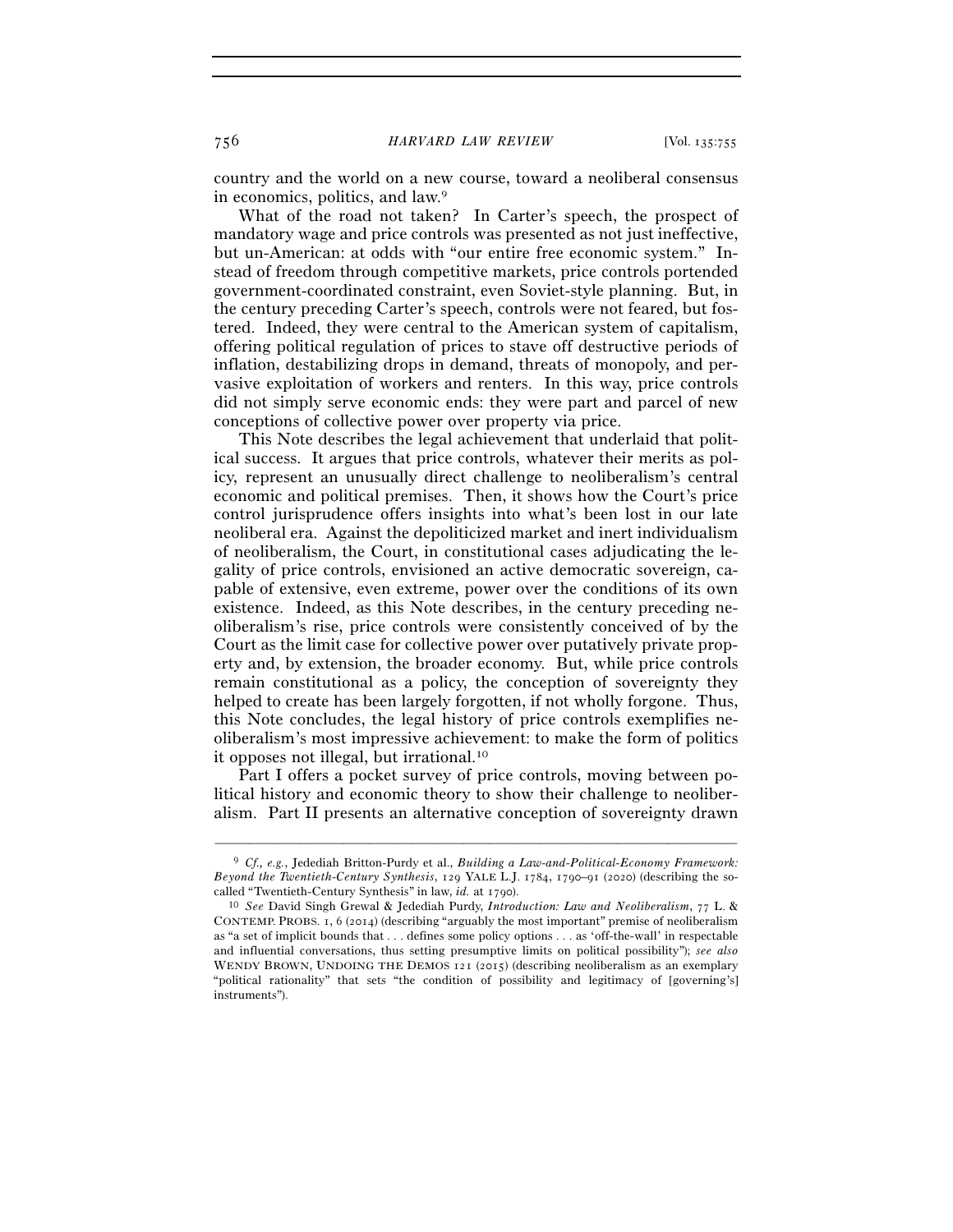from the Supreme Court's pathbreaking price control decision, *Munn v. Illinois*. 11 Part III demonstrates the importance of price controls to conceptions of sovereign power by tracking the influence of *Munn*, showing how its reasoning was restrained in the *Lochner* era, expanded during the Great Depression, and unshackled in emergencies. Part IV suggests that price control jurisprudence, even if not price control policies, offers a way of reconceiving political economic sovereignty for a new era.

#### I. PRICE AS POWER

Price controls were once a taken-for-granted feature of sovereign power. The Code of Hammurabi, issued almost four thousand years ago, included extensive prescriptions for price.<sup>12</sup> In roughly 300 C.E., Diocletian, head of the Roman Empire, replaced silver coins with copper ones, struggled to rein in the resulting inflation, and ultimately issued an edict controlling prices: a lawyer's service at trial was set at roughly seventeen times the price of women's shoes.13 A thousand years later, King Edward I of England, aiming to stabilize a market reeling from his efforts to outlaw copycat coin, imposed preset prices on meat, game, eggs, and fish — violations of which were punishable by imprisonment.14 During the American Revolution, eight of thirteen colonies had expansive price controls in place;<sup>15</sup> in the French Revolution, the Jacobins sought to stabilize unruly price increases and supply shortfalls by instituting the economy-wide *maximum*, which became famous throughout Europe as both a reckless intervention and a popular policy;16 amidst the Industrial Revolution, England's poor people achieved price control measures of their own, seizing goods and reselling them at reasonable rates.17

Despite their ubiquity, government-imposed price controls were curiously undertheorized by economists before the early twentieth century. In 1918, less than a year after Congress instituted national controls for

<sup>11</sup> <sup>94</sup> U.S. 113 (<sup>1877</sup>). 12 *See* Bernard D. Reams, Jr., *Federal Economic Regulation Through Wage and Price Control Programs:* 1917*–*1980*. A Selected Bibliography.*, 74 L. LIBR. J. 1, 1 (1981) (citing C. EDWARDS, THE HAMMURABI CODE AND THE SINAITIC LEGISLATION <sup>67</sup>–73 (<sup>1904</sup>)). 13 *See* Roland G. Kent, *The Edict of Diocletian Fixing Maximum Prices*, 69 U. PA. L. REV. 35,

<sup>38</sup>–39 (1920) (discussing debasement and adoption of copper coinage); *id.* at 46 (translating partial price list). 14 *See* CHRISTINE DESAN, MAKING MONEY <sup>145</sup> (<sup>2014</sup>). 15 *See* Breck P. McAllister, *Lord Hale and Business Affected with a Public Interest*, 43 HARV.

L. REV. <sup>759</sup>, 767 (<sup>1930</sup>). 16 *See* R.B. Rose, 18*th-Century Price-Riots, the French Revolution and the Jacobin Maximum*,

<sup>4</sup> INT'L REV. SOC. HIST. 432, 444–45 (1959); *see also* ERIC HOBSBAWM, THE AGE OF REVOLU-TION: <sup>1789</sup>–1848, <sup>68</sup>–69 (<sup>1962</sup>). 17 *See* E.P. Thompson, *The Moral Economy of the English Crowd in the Eighteenth Century*,

<sup>50</sup> PAST & PRESENT 76, 116–17 (1971).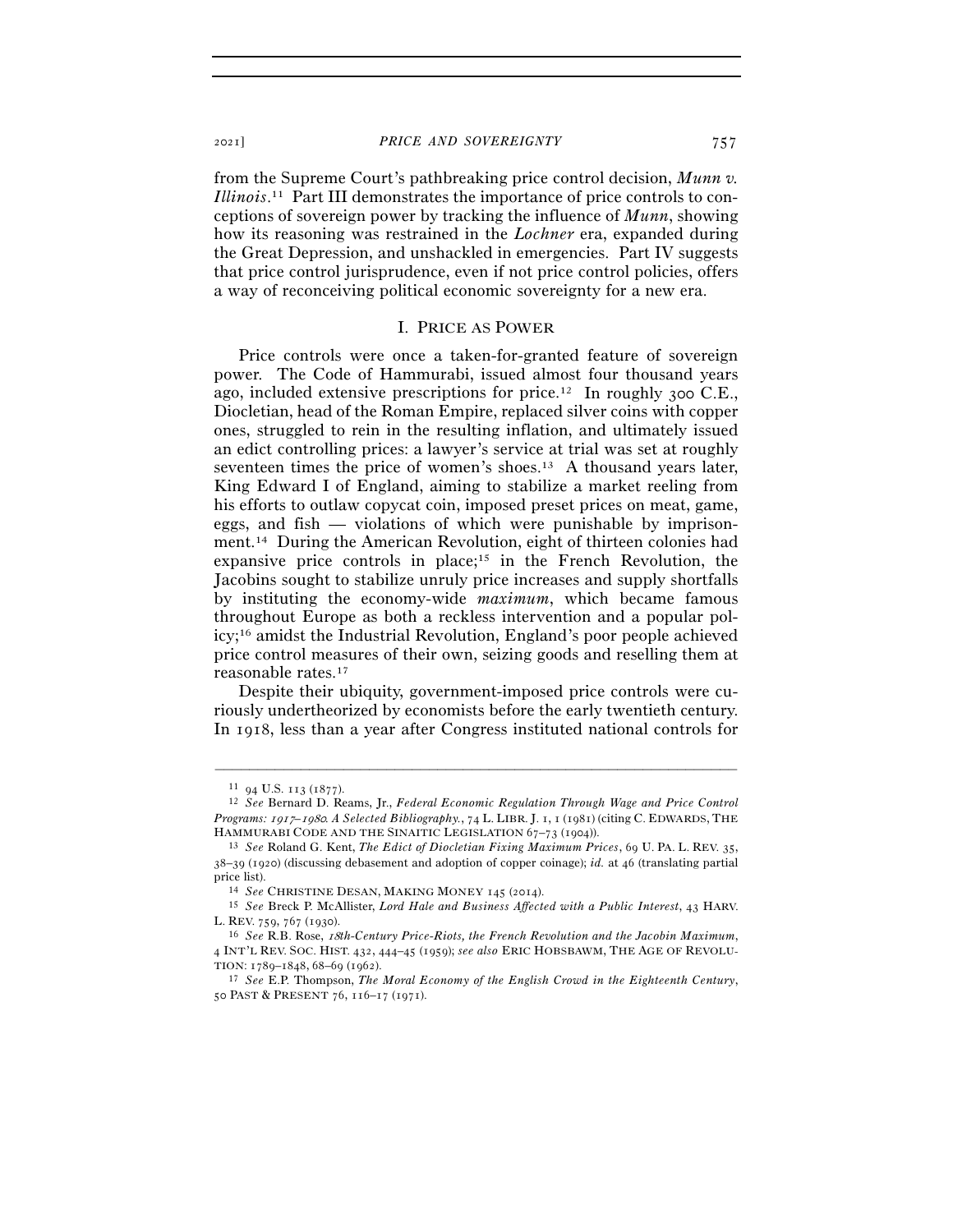food and fuel in response to the inflationary pressures of World War I,<sup>18</sup> Harvard Economics Professor Benjamin M. Anderson declared: "There can be no doubt that practice is ahead of theory in the present situation."19 Even as he noted that price controls were a common feature of economic history, he could find little sustained analysis in the canonical economic thinkers of earlier eras.20 When discussed by foundational economists in the nineteenth century, for example, price controls were portrayed as an exception, an adjustment, or simply exogenous to the real subject of analysis.21 From a survey of economics textbooks, Anderson characterized the consensus as follows:

[L]egally fixed prices are either futile or harmful . . . . The difficulty of enforcing fixed prices, the danger of forcing merchants to close their shops, the danger of driving supplies away from the market, or of stopping production, have all been emphasized, and have, moreover, been abundantly illustrated from the history of such attempts.<sup>22</sup>

Whatever the risks, targeted interventions into price — railroad rate-setting, $23$  minimum wages for workers, $24$  industry-specific protec $tions<sup>25</sup>$  — became taken-for-granted policies, while the federal government's experiments with large-scale price controls continued. By the end of World War II, the Office of Price Administration (OPA), created by the Emergency Price Control Act of  $1942^{26}$  (EPCA), had issued regulations controlling prices for ninety percent of commodities<sup>27</sup> and regulating rents for "practically the entire country."28 The three-year-old OPA was home to an enormous administrative apparatus, employing

–––––––––––––––––––––––––––––––––––––––––––––––––––––––––––––

*supra* note 19, at <sup>239</sup> (quoting Mill). 22 Anderson, *supra* note 19, at <sup>239</sup>. 23 *See, e.g.*, Ga. R.R. & Banking Co. v. Smith, 128 U.S. 174, 179 (1888); Chi., Burlington & Quincy R.R. Co. v. Iowa, 94 U.S. 155, 161 (<sup>1877</sup>). 24 *See* W. Coast Hotel Co. v. Parrish, 300 U.S. 379, 399 (1937) (noting widespread adoption of

minimum wage laws by states); *see also* Adkins v. Child.'s Hosp., 261 U.S. 525, 570–71 (1923) (Holmes, J., dissenting) (discussing minimum wage laws in the United States, Australia, Canada,

and Great Britain). 25 *See, e.g.*, United States v. Rock Royal Coop., Inc., 307 U.S. 533, 570 (1939); Nebbia v. New

<sup>18</sup> Food and Fuel Control Act (Lever Act), Pub. L. No. 65-41, 40 Stat. 276 (<sup>1917</sup>). 19 Benjamin M. Anderson, Jr., *Value and Price Theory in Relation to Price-Fixing and War Finance*, 8 AM. ECON. REV. 239, 240 (1918).<br><sup>20</sup> *See id.* at 239 ("Most economists have given scant attention to legally fixed prices.").<br><sup>21</sup> *See, e.g.*, JOHN STUART MILL, PRINCIPLES OF POLITICAL ECONOMY 288 (J. Lauren

Laughlin ed., D. Appleton & Co. 1885) (1848) ("I must give warning, once for all, that the cases I contemplate are those in which values and prices are determined by competition alone. In so far only as they are thus determined, can they be reduced to any assignable law."); *see also* Anderson,

 $26$  Pub. L. No. 77-421, 56 Stat. 23. For a description of the evolution of the EPCA and the bureaucratic rationality of the OPA, see Leanora Schwartz Gruber, *Establishment and Maintenance*  of Price Regulations — A Study in Administration of a Statute, 96 U. PA. L. REV. 503 (1948).<br><sup>27</sup> See LIZABETH COHEN, A CONSUMERS' REPUBLIC 65 (Vintage Books 2004) (2003).<br><sup>28</sup> Don D. Humphrey, Price Control in Outline, 3

was head of the OPA's Price Analysis and Review Branch, Research Division. *Id.* at 744.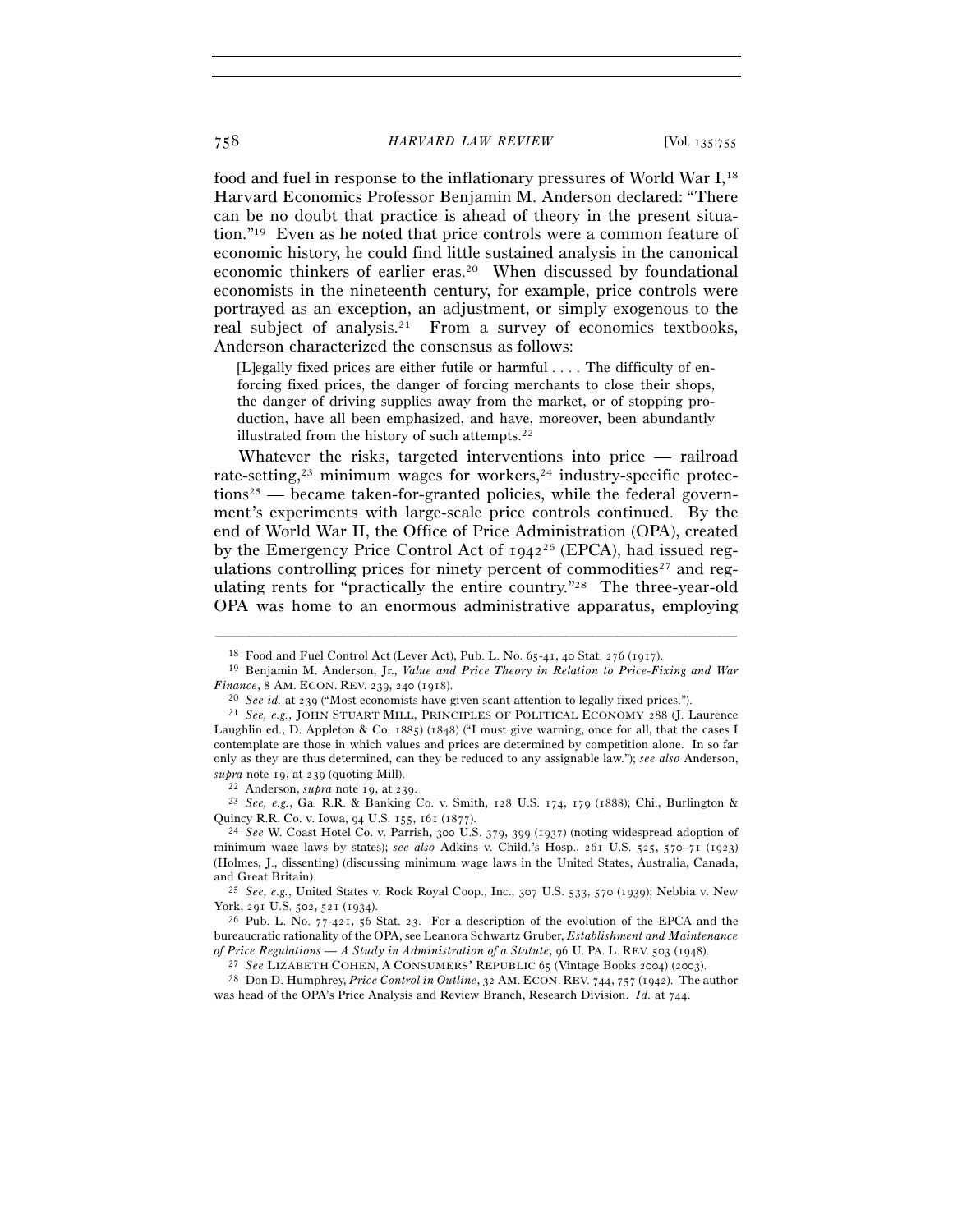nearly 65,000 federal workers — more than the Departments of Justice, State, and Labor combined.29 And, as part of the combined federal and private enforcement regime instituted by the EPCA, civil and criminal actions for violations of price control regulations occupied ten percent of the federal docket;<sup>30</sup> the Emergency Court of Appeals — an Article III court established by the EPCA and designed to circumvent eleven separate circuits<sup>31</sup> — was routinely batting down challenges to price orders with the Supreme Court's tacit assent.32 In 1945, it was no exaggeration to say that the government controlled the economy through price setting and enforced its control in compliant courts.

That same year, Friedrich Hayek, an Austrian economics professor working in London, published a short essay called *The Use of Knowledge in Society*. 33 In it, Hayek announced a new, era-defining theory of price. He began by insisting that the economic problem of efficient allocation was fundamentally an issue of information: "[H]ow to secure the best use of resources known to any of the members of society, for ends whose relative importance only these individuals know."34 For Hayek, this reformulation represented a kind of humility: rather than asserting that preferences were disbursed but ultimately knowable, Hayek contended that no individual or agency — no "central board, which, after integrating *all* knowledge, issues its orders" — could grasp the vast array of preferences distributed in a population, particularly at times of change or flux.<sup>35</sup>

But, for Hayek, this epistemic challenge was less daunting than it first appeared. The solution was already before us, hidden in plain sight — "the price system."36 He explained:

It is more than a metaphor to describe the price system as a kind of machinery for registering change, or a system of telecommunications which enables individual producers to watch merely the movement of a few pointers, as an engineer might watch the hands of a few dials, in order to adjust their activities to changes of which they may never know more than is reflected in the price movement.<sup>37</sup>

<sup>–––––––––––––––––––––––––––––––––––––––––––––––––––––––––––––</sup>  $^{29}$  BUREAU OF THE CENSUS, STATISTICAL ABSTRACT OF THE UNITED STATES: 1946, at  $\rm{207}$  (1946).

<sup>207</sup> (<sup>1946</sup>). 30 *See* MEG JACOBS, POCKETBOOK POLITICS <sup>202</sup>, 219 (<sup>2005</sup>). 31 *See* James R. Elkins, *The Temporary Emergency Court of Appeals: A Study in the Abdication* 

*of Judicial Responsibility*, 1978 DUKE L.J. 113, 115 n.<sup>11</sup>. 32 *See* Gruber, *supra* note 26, at 535 n.193 ("From January 1942 through May 31, 1947, <sup>409</sup> complaints were filed with the Emergency Court of Appeals. In only 60 cases were the decisions adverse to the Administrator . . . ." (citing OFF. OF PRICE ADMIN., TWENTY-SECOND QUAR-TERLY REPORT FOR THE PERIOD ENDED MAY 31, 1947 (1947))).<br>  $^{33}$  F.A. Hayek, *The Use of Knowledge in Society*, 35 AM. ECON. REV. 519 (1945).<br>  $^{34}$  *Id.* at 520.<br>  $^{35}$  *Id.* at 524.<br>  $^{36}$  *Id.* at 525.<br>  $^{37}$  *Id.*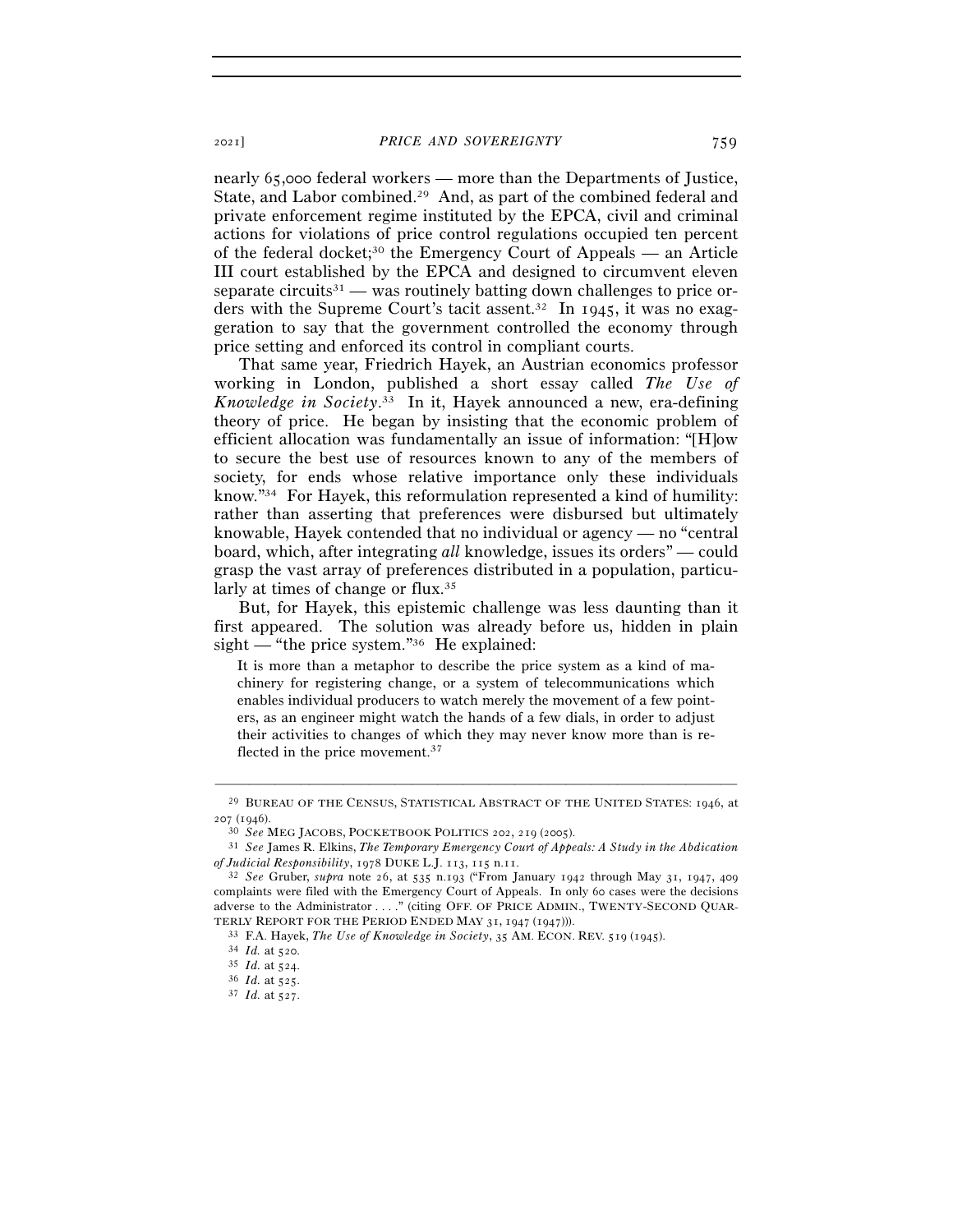Put another way, the price system was the sole mechanism capable of organizing and integrating a complex web of buyers and sellers. Thus, for Hayek, the possibility of a functioning economy depended entirely on the existence of an uncontrolled price system, one free from "conscious direction"38 or central planning.39

For all its retrospective prominence,<sup>40</sup> Hayek's essay failed to immediately influence American policy. Industry- and product-specific controls continued to proliferate, and price setting remained a viable policy tool to combat economy-wide inflation.<sup>41</sup> When President Nixon faced a new round of inflation in the 1970s, he too turned to price controls. Nixon's program initially relied on a slender statutory basis — the Economic Stabilization Act of  $1970^{42}$  provided that "[t]he President is authorized to issue such orders and regulations as he may deem appropriate to stabilize prices, rents, wages, and salaries at levels not less than those prevailing on May 25,  $1970^{43}$  — but it came to impact every aspect of the economy. As in World War II, executive authority to set prices was insulated from judicial review by an emergency court of appeals.44 While inconsistent in purpose and scope, Nixon's program demonstrated the continued primacy of price controls as an inflationfighting policy.

But, in economic theory, Hayek's commitment to unconstrained price was ascendant. In his 1976 Nobel Prize lecture, Milton Friedman decried government price setting, relying on the centrality of price in Hayek's theory to criticize controls.45 For Friedman, government action was both a cause and a consequence of rising prices: inflation itself was primarily the product of profligate government spending,46 and as prices rose, governments were likely to intervene aggressively to try to stem the tide. "[T]he social and political forces unleashed by volatile inflation rates," Friedman explained, "will lead governments to try to repress inflation . . . by explicit price and wage control, or by pressuring private

<sup>38</sup> *Id.* 

<sup>&</sup>lt;sup>40</sup> See PHILIP MIROWSKI, NEVER LET A SERIOUS CRISIS GO TO WASTE 87-88 (2013) (discussing the influence of Hayek's theory of price). 41 *See, e.g.*, JACOBS, *supra* note 30, at 250–61 (discussing price control policies during the

Korean War through the 1960s).<br>
<sup>42</sup> Pub. L. No. 91-379, §§ 202–206, 84 Stat. 796, 799–800.<br>
<sup>43</sup> Id. § 202.<br>
<sup>44</sup> See generally Elkins, *supra* note 31.<br>
<sup>45</sup> See Milton Friedman, *Nobel Lecture: Inflation and Unemploymen* 

<sup>467</sup> (<sup>1977</sup>). 46 *Id.* at 466 ("Governments have not produced high inflation as a deliberate announced policy

but as a consequence of other policies — in particular, policies of full employment and welfare-state policies raising government spending.").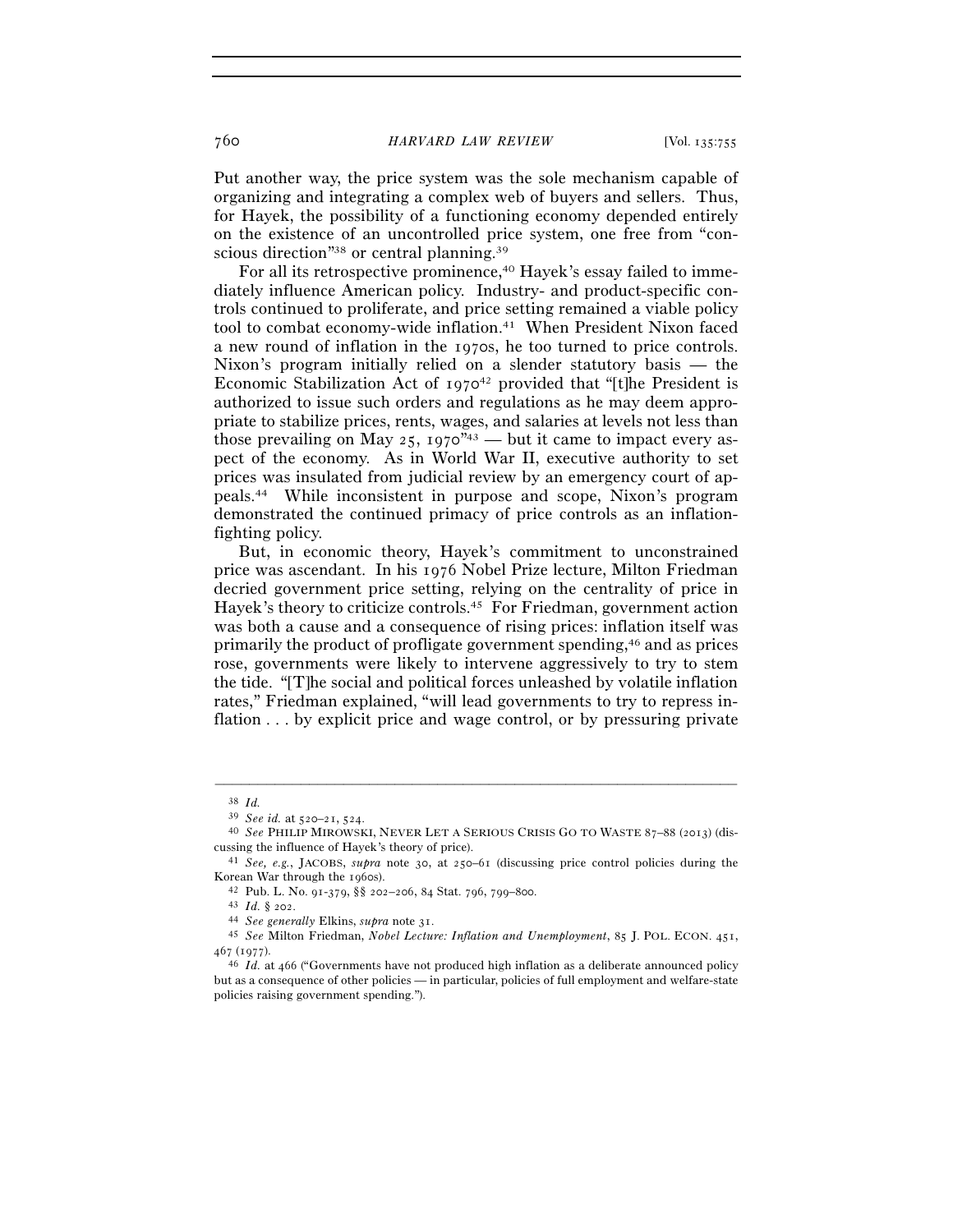businesses or unions 'voluntarily' to exercise 'restraint' . . . ."47 Inflation's volatility and unpredictability would ultimately render "market prices a less efficient system for coordinating economic activity."48 "At the extreme," he cautioned, the market would simply break down: "[T]he system of absolute prices becomes nearly useless, and economic agents resort either to an alternative currency or to barter, with disastrous effects on productivity."49

While the contours of neoliberalism are notoriously contestable,<sup>50</sup> the epistemological power of price suggests a straightforward political project. Whatever else neoliberal policies may have required, the core commitment to disbursed knowledge demanded preserving a decentralized price system.51 For Friedman and others, eliminating government intervention into how much goods and services cost served this goal, just as privatizing public corporations and reducing regulation led to more efficient allocation of resources by accurately valuing previously protected property.52 But this ostensibly deregulatory agenda should not be mistaken for libertarianism by another name: the "free market" requires both active state effort and hard political limits.<sup>53</sup> Thus, neoliberalism's commitment to protecting price requires a strong conception of property and a weak conception of politics: collective action must end where the task of maintaining the price system begins.

Viewed from this perspective, the coincident rise of a neoliberal consensus and fall of widespread price controls takes on a new significance. Price controls represent not just an inadequate solution to inflation and other social problems, they also signal the success of a conception of popular sovereignty anathema to the freedom of and through the market prized by neoliberalism. Friedman, in his most famous polemic, foreshadowed Carter's claims a decade and a half later: "Price controls, whether legal or voluntary, if effectively enforced would eventually lead to the destruction of the free enterprise system . . . . And [they] would

<sup>47</sup> *Id.* at <sup>467</sup>. 48 *Id.* 

<sup>49</sup> *Id.* 

<sup>50</sup> *See* Grewal & Purdy, *supra* note 10, at 2 (noting fear that neoliberalism "is too vague or polemical for responsible use"); Philip Mirowski, *Postface: Defining Neoliberalism*, *in* THE ROAD FROM MONT PÈLERIN <sup>417</sup>, 426 (Philip Mirowski & Dieter Plehwe eds., <sup>2009</sup>). 51 *See* Mirowski, *supra* note 50, at 435 (describing "the neoliberal *Weltanschauung*" as built atop

an epistemic commitment to the market as a superior "*information processor*" manifesting its signals in price). 52 *See* MILTON FRIEDMAN, CAPITALISM AND FREEDOM <sup>35</sup> (40th anniversary ed. 2002);

Friedman, *supra* note 45, at <sup>467</sup>. 53 *See* Grewal & Purdy, *supra* note 10, at 7.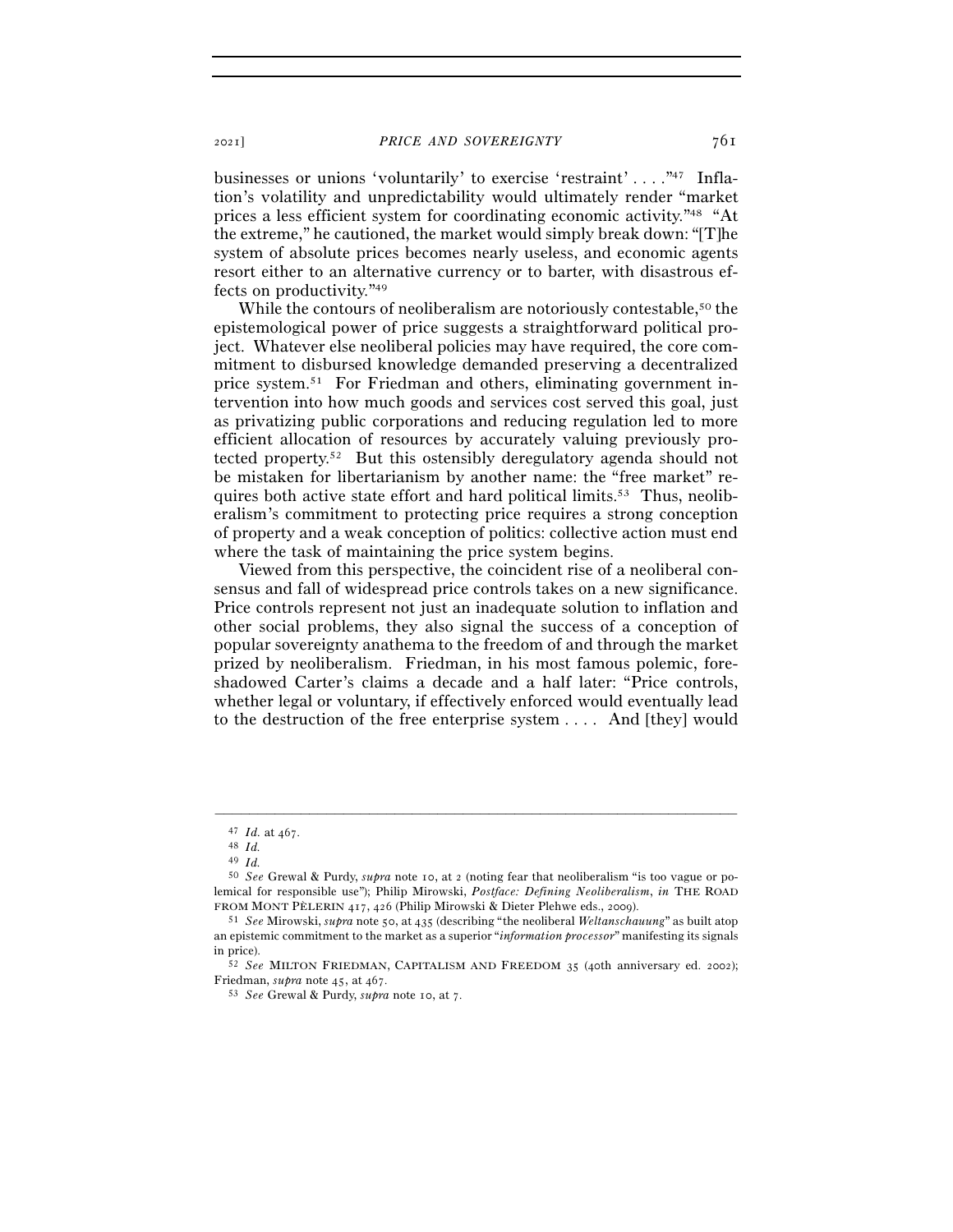not even be effective in preventing inflation."54 In the decades that followed, Friedman's conclusions became common sense.<sup>55</sup> But, as the next Parts demonstrate, for much of the century prior to the coalescing of the neoliberal consensus, an alternative conception of sovereignty built atop price controls occupied a central, though contested, place in American constitutional law.

# II. THE JURIDICAL JUSTIFICATION OF PRICE CONTROLS

To understand the conception of sovereignty constitutionalized by price controls, venture from the dawn of the second Gilded Age to the start of the first, and consider the Court's pathbreaking decision in *Munn v. Illinois*. 56 In 1869, delegates from across Illinois met in Springfield to enact a new constitution.<sup>57</sup> Much of the debated document would look familiar to modern eyes — included were descriptions of three branches of state government58 and a list of individual rights closely tracking federal protections.59 But even delegates to the convention were surprised to hear that one of just fourteen articles would be devoted solely to the legal status of warehouses.<sup>60</sup> In what became Article XIII of the enacted Constitution, the people of the state announced that "[a]ll elevators or storehouses where grain or other property is stored for a compensation . . . are declared to be public warehouses.<sup>" $61$ </sup> The section — and the relatively detailed regulations within it — were the product of an antimonopolist, agrarian populism then sweeping the Midwest.<sup>62</sup> As one delegate to the convention explained:

 [W]arehouse men and the officers of railways . . . form the grand ring, that wrings the sweat and blood out of the producers of Illinois. There is no provision in the fundamental law standing between the unrestricted avarice

<sup>54</sup> FRIEDMAN, *supra* note 52, at 135; *see also* Friedman, *supra* note 45, at 468 (noting that once the price system breaks down and unemployment rises, "the political and economic system [may % become] dynamically unstable and produce hyperinflation and radical political change").<br>  $55$  See generally MONICA PRASAD, THE POLITICS OF FREE MARKETS (2006).<br>  $56$  Munn's seminal status was once well recognized. See,

*with Public Interest*, 39 YALE L.J. 1089, 1096–97 (1930); McAllister, *supra* note 15, at 768–69; *see also* William J. Novak, *Law and the Social Control of American Capitalism*, 60 EMORY L.J. 377,

<sup>&</sup>lt;sup>57</sup> See I DEBATES AND PROCEEDINGS OF THE CONSTITUTIONAL CONVENTION OF THE STATE OF ILLINOIS 1 (Springfield, E.L. Merritt & Brother 1870).<br><sup>58</sup> *See* ILL. CONST. of 1870, arts. III–IV.<br><sup>59</sup> *See id.* art. II.

<sup>&</sup>lt;sup>60</sup> See, e.g., 2 DEBATES AND PROCEEDINGS OF THE CONSTITUTIONAL CONVENTION OF THE STATE OF ILLINOIS, *supra* note 57, at 1628 (statement of Mr. Buxton); *id.* at 1627–28 (statement of Mr. Tincher).<br><sup>61</sup> ILL. CONST. of 1870, art. XIII, § 1. Somewhat similar provisions addressed railroad price

setting. *See id.* art. XI, § 12; *see also id.* § <sup>15</sup>. 62 *See* LAWRENCE M. FRIEDMAN, <sup>A</sup> HISTORY OF AMERICAN LAW <sup>424</sup> (4th ed. 2019) (noting

that many of the laws ultimately benefited businessmen and merchants, rather than farmers); RICHARD WHITE, THE REPUBLIC FOR WHICH IT STANDS 362 (2017).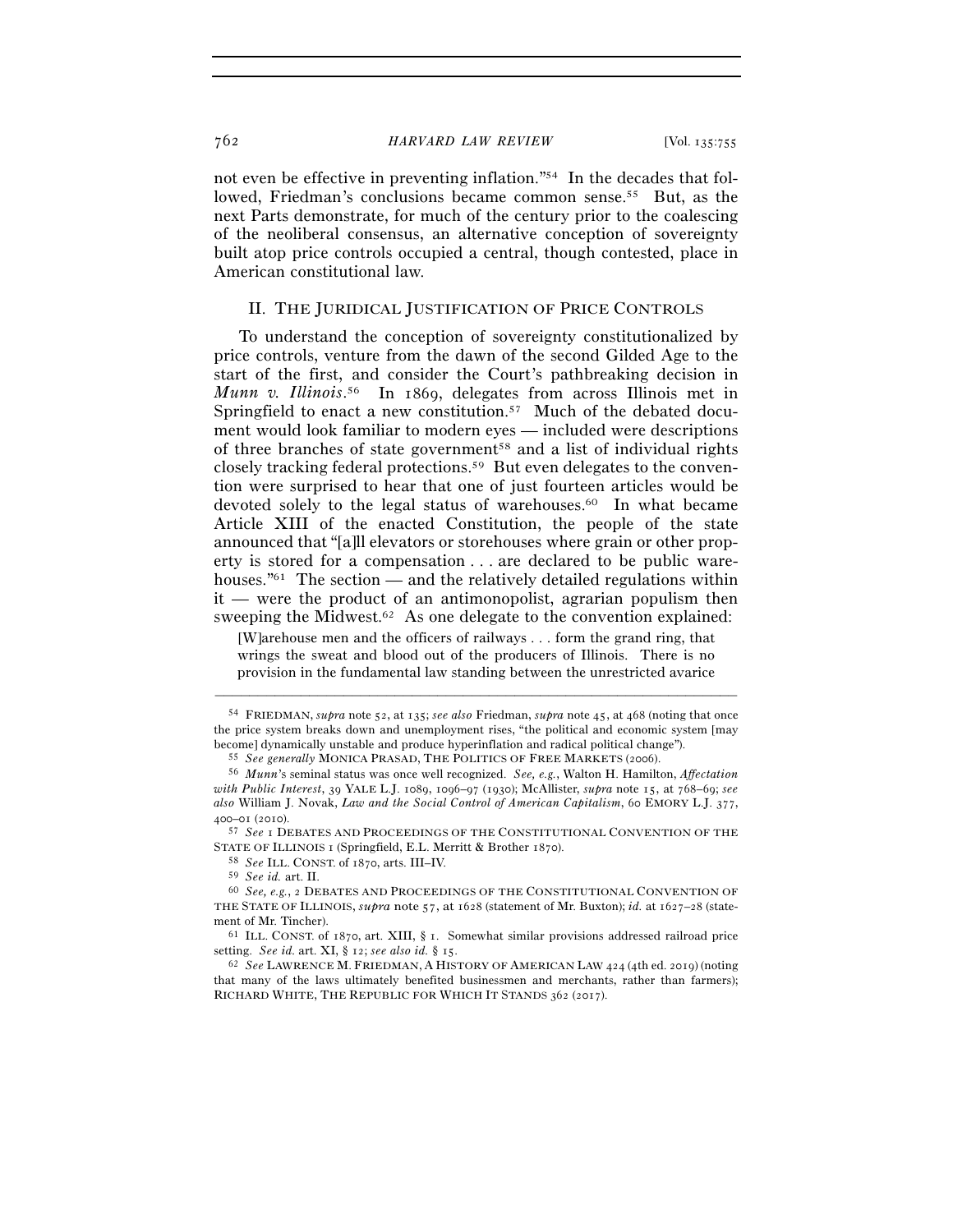of monopoly and the common rights of the people; but the great, laborious, patient ox, the farmer, is bitten and bled, harassed and tortured, by these rapacious, blood sucking insects. It is the bounden duty of this Convention to step between these voracious monopolies and the producers, and give them protection, in some degree, at least.<sup>63</sup>

Enshrining the public nature of grain storage, other delegates emphasized, would place "warehouses...within the control of the Legislature,"64 rather than subject them to the vagaries of the judgemade "common law."65

After the convention concluded, the Illinois General Assembly quickly took up the Constitution's call.<sup>66</sup> The resulting state law required grain warehouses in cities with more than 100,000 inhabitants to charge no more than legislatively set maximum rates — between onehalf and two cents per bushel depending on the quality of the grain and the length of storage — or face criminal sanction.<sup>67</sup> In  $1872$ , Ira Munn and George Scott, two owners of a Chicago grain elevator, refused to comply: they charged prices agreed upon by their ostensive competitors, rather than those established by law.68 They were indicted, found guilty, fined \$100, and appealed.69 At the Supreme Court, their local protest spurred the articulation of starkly different conceptions of price, property, and sovereign power in federal constitutional law.

Writing for the Court, Chief Justice Waite admitted the prevailing view that price was a private prerogative.70 But, he argued, private price setting was better understood as a sort of privilege, one that adhered only to certain types of property in particular circumstances.<sup>71</sup> Indeed, he insisted, it was wrong to conceptualize popularly enacted price controls as a deprivation of private property under the newly enacted Fourteenth Amendment of the U.S. Constitution.72 Relying on Lord Chief Justice Hale's seventeenth-century treatise *De Portibus Maris*, 73 Chief Justice Waite argued:

<sup>–––––––––––––––––––––––––––––––––––––––––––––––––––––––––––––</sup> <sup>63</sup> 2 DEBATES AND PROCEEDINGS OF THE CONSTITUTIONAL CONVENTION OF THE STATE OF ILLINOIS, *supra* note 57, at 1629 (statement of Mr. Medill).<br>
<sup>64</sup> *Id.* at 1628 (statement of Mr. Merriam).<br>
<sup>65</sup> *Id.* at 1626 (statement of Mr. Coolbaugh).<br>
<sup>66</sup> *See* Munn v. Illinois, 94 U.S. 113, 115 (1877

<sup>526</sup>, 526 (1877). Munn and Scott were also convicted for failing to seek a license for their operation,

as required by the same state law. *Munn*, 94 U.S. at 116–19.<br><sup>69</sup> *Munn*, 94 U.S. at 119.<br><sup>70</sup> *Id.* at 127 ("There is no doubt that the general principle is favored, both in law and justice, that every man may fix what price he pleases upon his own property, or the use of it . . . ." (quoting Allnutt v. Inglis (1810) 104 Eng. Rep. 206, 210; 12 East 527, 537)).<br><sup>71</sup> *See id.* at 125.<br><sup>72</sup> *Id.* at 125–26.<br><sup>73</sup> *Id.* at 126 (citing 1 A COLLECTION OF TRACTS RELATIVE TO THE LAW OF ENGLAND 78

<sup>(</sup>Francis Hargrave ed., 1787)). In fact, Chief Justice Waite misquoted and plainly misunderstood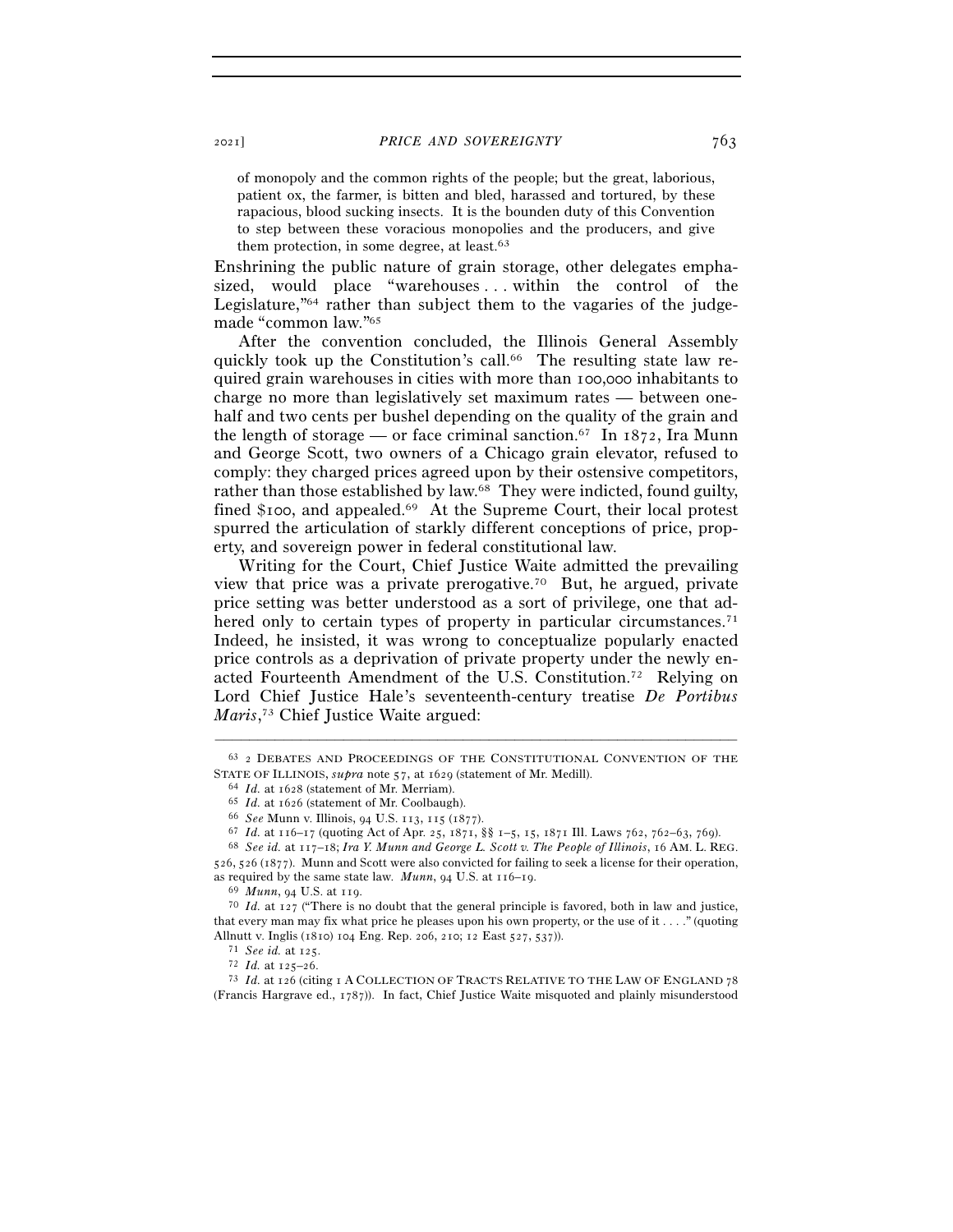When . . . one devotes his property to a use in which the public has an interest, he, in effect, grants to the public an interest in that use, and must submit to be controlled by the public for the common good, to the extent of the interest he has thus created.74

Thus, property, though presumptively private, was potentially subject to public control whenever it was "used in a manner to make it of public consequence."75

In an impassioned dissent, Justice Field rejected this reformulation of property rights. Steeped in classical liberalism, he considered the legal status of property to be permanent, if not prepolitical.76 As such, no emanation of popular will could transmogrify its nature; declaring property to be public did not render it so. He explained:

There is no magic in the language, though used by a constitutional convention, which can change a private business into a public one, or alter the character of the building in which the business is transacted. . . . One might as well attempt to change the nature of colors, by giving them a new designation.77

And, he argued, well-established protections for property in the Due Process Clause extended beyond just "title and possession": they must include "use, and the fruits of that use," or "the constitutional guaranty . . . does not merit the encomiums it has received."78 In his view, a crabbed reading of the constitutional protection for property was akin to arguing that the protection for life extended only to "mere animal existence" and permitted "the destruction of any other organ of the body through which the soul communicates."79 If property were a person, he implied, price would be its sacred sense of self.

While popular efforts to control price were dangerous on their own, Justice Field was especially troubled by the vision of government that the majority's conception of property presaged. He suspected that a rule that required a mere public interest in the use of private property to warrant control would soon be extended: "The public has no greater interest in the use of buildings for the storage of grain than it has . . . for the residence of families, . . . cotton, woollen, and silken fabrics, . . . machinery, . . . the printing and publication of books and periodicals, . . . utensils of every variety, useful and ornamental . . . . "80 He feared that,

<sup>–––––––––––––––––––––––––––––––––––––––––––––––––––––––––––––</sup> Lord Hale — the Court's formulation of property and sovereignty was not grounded in any conventional precedent. *See* McAllister, *supra* note 15, at 759–<sup>68</sup>. 74 *Munn*, 94 U.S. at <sup>126</sup>. 75 *Id.* 

<sup>76</sup> *See* MORTON J. HORWITZ, THE TRANSFORMATION OF AMERICAN LAW, 1870–1960, at 146 (1992) (situating Justice Field's conception of property in a line of liberal jurisprudence). <sup>77</sup> *Munn*, 94 U.S. at 138 (Field, J., dissenting). <sup>78</sup> *Id.* at 141. <sup>79</sup> *Id.* at 142. <sup>80</sup> *Id.* at 140–41.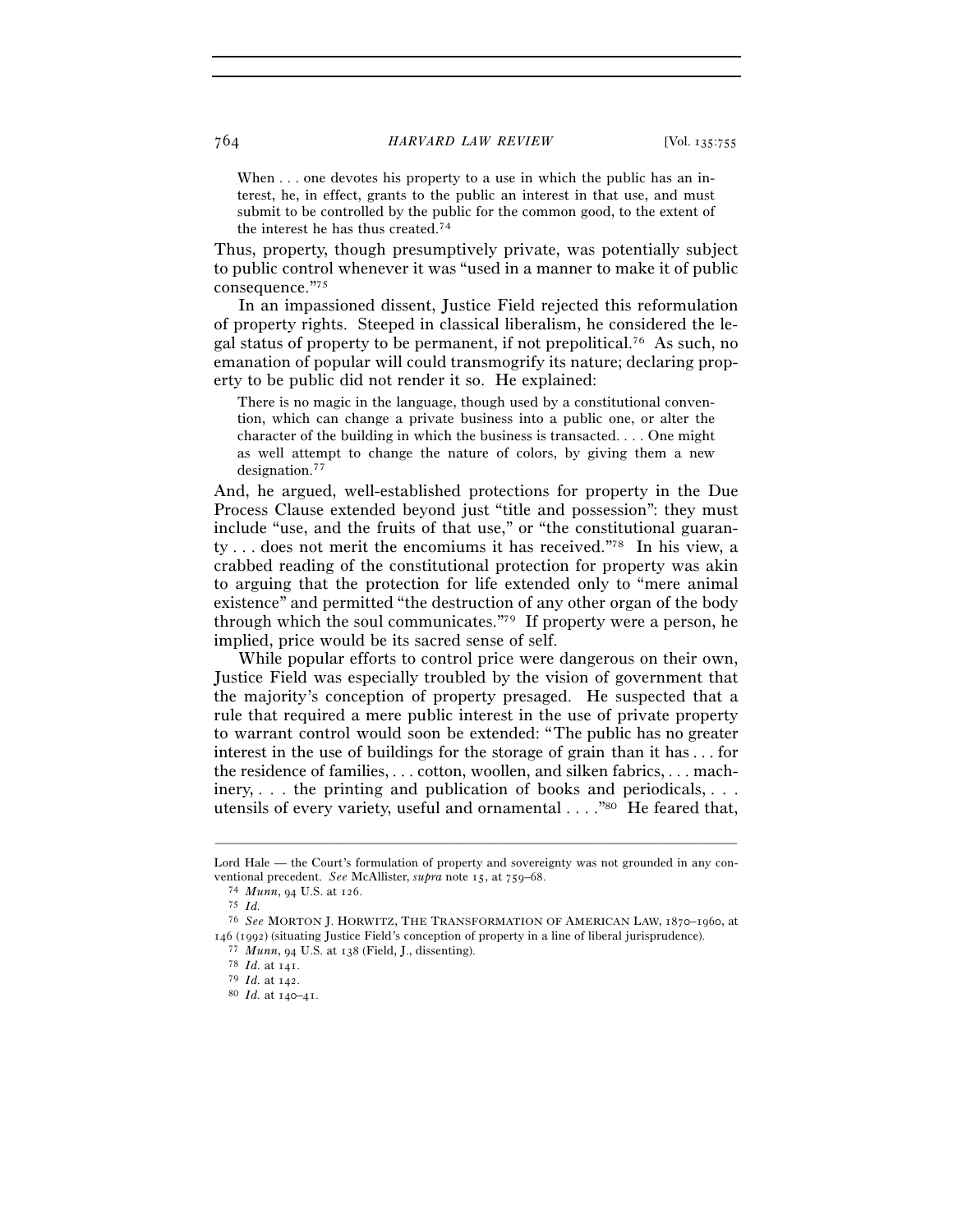under the majority's rule, "there is hardly an enterprise or business" that could not have its prices set by the legislature.<sup>81</sup> And though, he noted, the majority did not sanction the stripping of title, its condoning of the control of price effectively made private property the subject of sovereign will: in his view, the legislation upheld by the Court was "nothing less than a bold assertion of absolute power by the State to control at its discretion the property and business of the citizen."82

Still, Justice Field emphasized, he was not against regulation per se. He was quick to point out that "[t]he power of the State over the property of the citizen" under his interpretation of the Due Process Clause was not especially limited.<sup>83</sup> He cited well-known constitutional and common law regulation — takings with just compensation, taxes, and limits on property use to eliminate nuisances — that he considered wholly appropriate.<sup>84</sup> Under his version of the State's police power, Justice Field insisted, "there is no end of regulations with respect to the use of property which may not be legitimately prescribed, having for their object the peace, good order, safety, and health of the community."85 But the power of the State to set prices could extend only to instances where it granted an explicit right or privilege;<sup>86</sup> the idea of an implicit public interest violated the precepts of private property.87 Without firmly entrenched protections for an owner to "receive the fruits of his property and the just reward of his labor," he proclaimed, a society simply could not be called free.<sup>88</sup>

If Justice Field's vision of government sprang from the sanctity of private property, Chief Justice Waite's conception descended from the acts that established the collective sovereign. As Chief Justice Waite explained: "When one becomes a member of society, he necessarily parts with some rights or privileges which, as an individual not affected by his relations to others, he might retain."<sup>89</sup> "[T]he very essence of government," he continued, is the principle that property cannot be used "unnecessarily to injure another"90 and thus can be regulated "for the public good."91 Echoing the concerns of the Illinois constitutional convention, he argued that the definition of the public good was for the

<sup>&</sup>lt;sup>81</sup> *Id.* at 141.<br>
<sup>82</sup> *Id.* at 148.<br>
<sup>83</sup> *Id.* at 145.<br>
<sup>84</sup> *Id.*<br>
<sup>85</sup> *Id.* at 146.<br>
<sup>85</sup> *Id.* at 146-47.<br>
<sup>87</sup> *See id.* at 154.<br>
<sup>87</sup> *See id.* at 154.<br>
<sup>87</sup> *See id.* at 154.<br>
<sup>88</sup> *Id.* at 148; *see also id.* of property are left solely dependent upon the will of a legislative body without any restraint." (quoting Wilkinson v. Leland, 27 U.S. (2 Pet.) 627, 657 (<sup>1829</sup>))). 89 *Id.* at <sup>124</sup> (majority opinion). 90 *Id.*

<sup>91</sup> *Id.* at 125.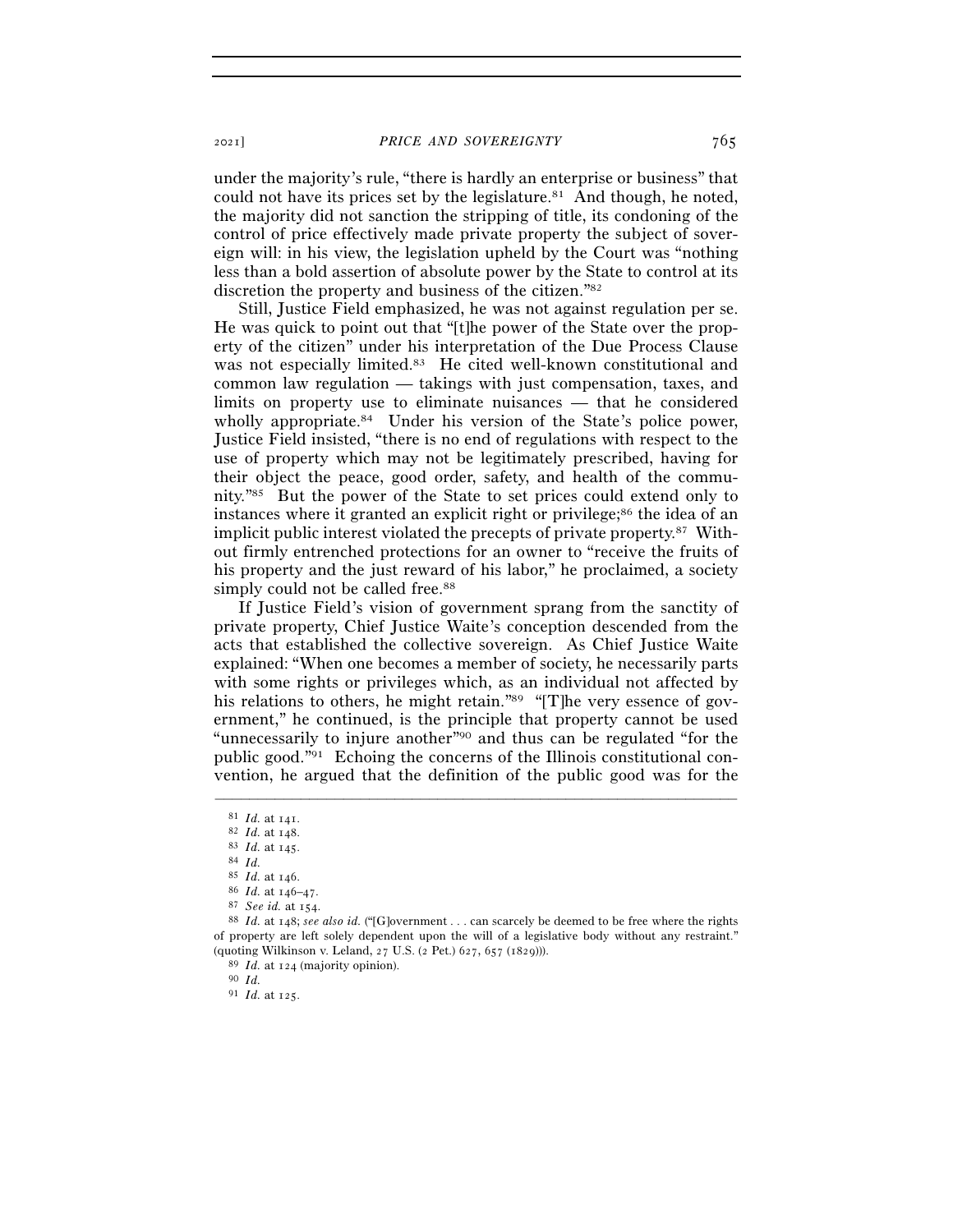public to decide: "[T]he great office of statutes is to remedy defects in the common law as they are developed, and to adapt it to the changes of time and circumstances."92 It was of no matter that what counted as a "reasonable rate" was long controlled by common law judges; "the law itself . . . may be changed at the will, or even at the whim, of the legislature, unless prevented by constitutional limitations."93 He continued: "We know that this is a power which may be abused; but that is no argument against its existence. For protection against abuses by legislatures the people must resort to the polls, not to the courts."94

Less than a decade after *Munn*, Chief Justice Waite betrayed it, joining the majority in refusing to apply the Civil Rights Act of 1875 to private businesses.95 It would fall to Justice Harlan, in his famed dissent, to remind the Court of *Munn* and to insist that "the public have rights" in private property "which may be vindicated by the law."96 As Justice Harlan's reference suggests, *Munn* established the terms of debate between a narrow liberalism and a more expansive vision of sovereignty. The *Munn* majority presented a version of popular power premised on the constitutive nature of collective decisionmaking; the dissent saw politics as a means to maintain the protections owed to individuals and their possessions. Chief Justice Waite promised to make the strength of private property rights conditional on the force of the public's interest in the property's use; Justice Field provided hard limits to political action that protected price and profit. The Court posited the public as the primary expositor of its own interests, against the dissent's conception of judges as the protectors of prepolitical rights. *Munn*  seemed to portend a new era in popular power.

### III. LIMITATIONS OF PROPERTY RIGHTS

In the decades that followed the decision, *Munn*'s discussion of price, property, and power proved to be important, but inconstant, precedent.97 During *Munn*'s first fifty years, the decision was stripped to its constituent parts, even as price control continued to be a limit case for defining sovereign power. Then, during the Great Depression and New Deal, price control again presented itself as the policy vehicle for expanded conceptions of sovereignty. It was in periods of emergency, though, that *Munn*'s logic was unshackled, and the government's power radically enlarged. Taken as a whole, *Munn*'s trajectory shows that

<sup>92</sup> *Id.* at <sup>134</sup>. 93 *Id.* 

<sup>94</sup> *Id.* 

<sup>95</sup> *See* The Civil Rights Cases, 109 U.S. 3, 10–11 (<sup>1883</sup>). 96 *Id.* at 42 (Harlan, J., dissenting).

<sup>97</sup> *See* Novak, *supra* note 56, at 400–04.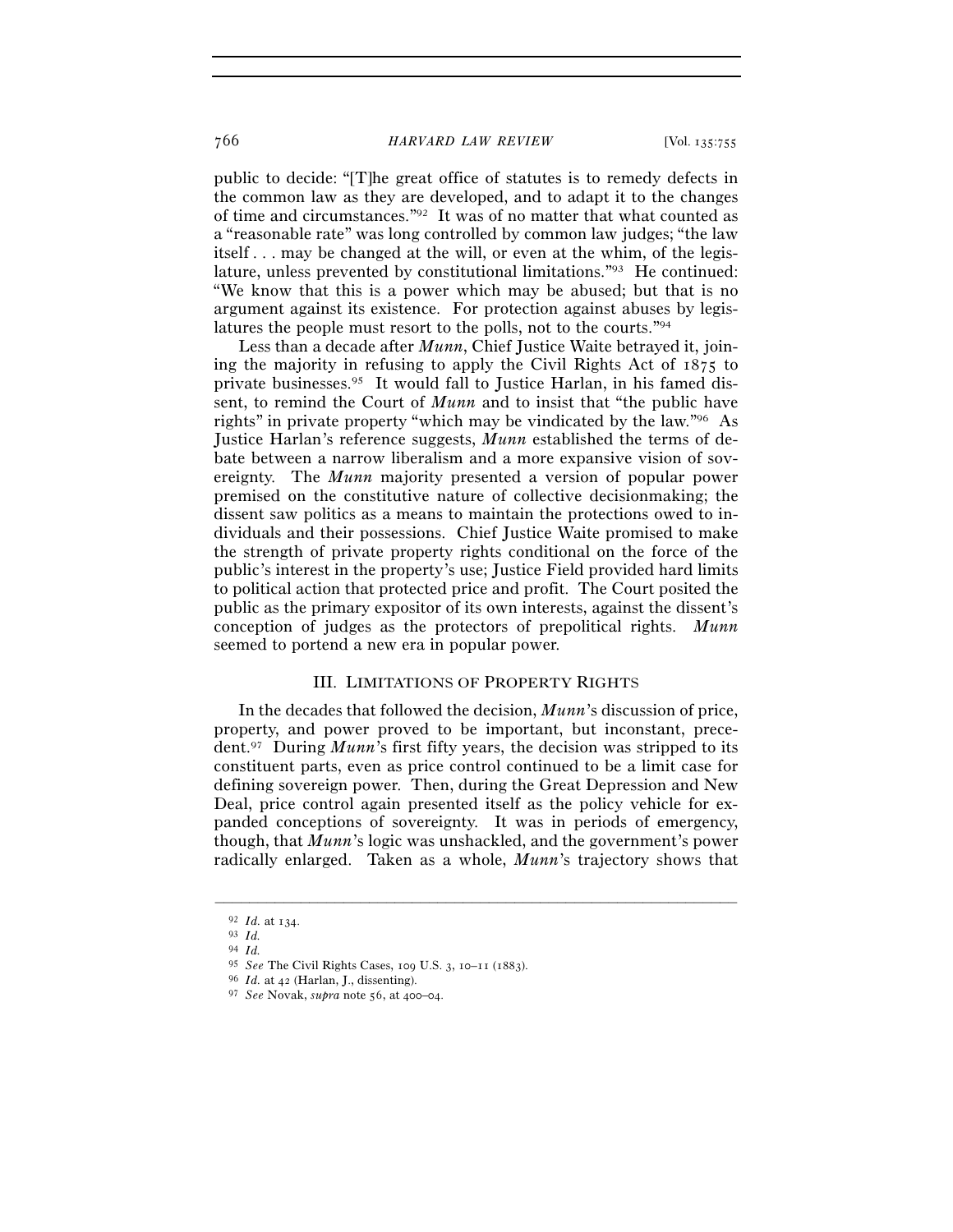price control was consistently conceived by the Court as the cutting edge of sovereign control over property and, by extension, the broader economy.

#### *A. Emergence*

Almost half a century after *Munn*, Chief Justice Taft attempted to summarize the situations where the public could intervene to control prices.98 He acknowledged that there existed an important set of "[b]usinesses which though not public at their inception . . . have come to hold such a peculiar relation to the public that [public status] is superimposed upon them."99 But, he averred, the line of cases finding a business to be "clothed with a public interest" did not lend itself to any neat formulation: legalistic declarations by a legislature were inadequate;100 describing an industry's importance to public welfare was insufficient.101 Chief Justice Taft concluded: "It is very difficult under the cases to lay down a working rule by which readily to determine when a business has become 'clothed with a public interest.'"102 Instead, he suggested, it was up to courts, "by the process of exclusion and inclusion," to gradually establish "a line of distinction."103

In this way, much of *Munn* was flipped on its head.104 Chief Justice Waite's argument for potentially broad public control of private property came to stand for the proposition that the state police power, and the corresponding federal power over interstate commerce, extended only to businesses akin to Munn and Scott's Chicago warehouse — actual or effective monopolies, those staffed by workers long subject to regulation, and those exercising private control over a public necessity.105 In this way, instead of the people deciding their interest, the courts determined the limits of sovereign power. In place of widereaching control, the Court held that, though "[t]he public may suffer from high prices or strikes in many trades,"106 the power to regulate would be dependent "on the nature of the business, on the feature which touches the public."107 Each price control measure would be separately evaluated: "The extent to which regulation may reasonably go varies

<sup>98</sup> *See* Chas. Wolff Packing Co. v. Ct. of Indus. Rels., 262 U.S. 522, 535–36 (<sup>1923</sup>). 99 *Id.* at <sup>535</sup>. 100 *Id.* at 536; *see id.* at 536–<sup>37</sup>. 101 *See id.* at <sup>538</sup>. 102 *Id.* 

<sup>&</sup>lt;sup>104</sup> For a summary of *Munn*'s influence, see generally Hamilton, *supra* note 56; and McAllister, *supra* note <sup>15</sup>. 105 *See* Hamilton, *supra* note 56, at <sup>1098</sup>. 106 *Chas. Wolff Packing Co.*, 262 U.S. at 536.

<sup>107</sup> *Id.* at 539.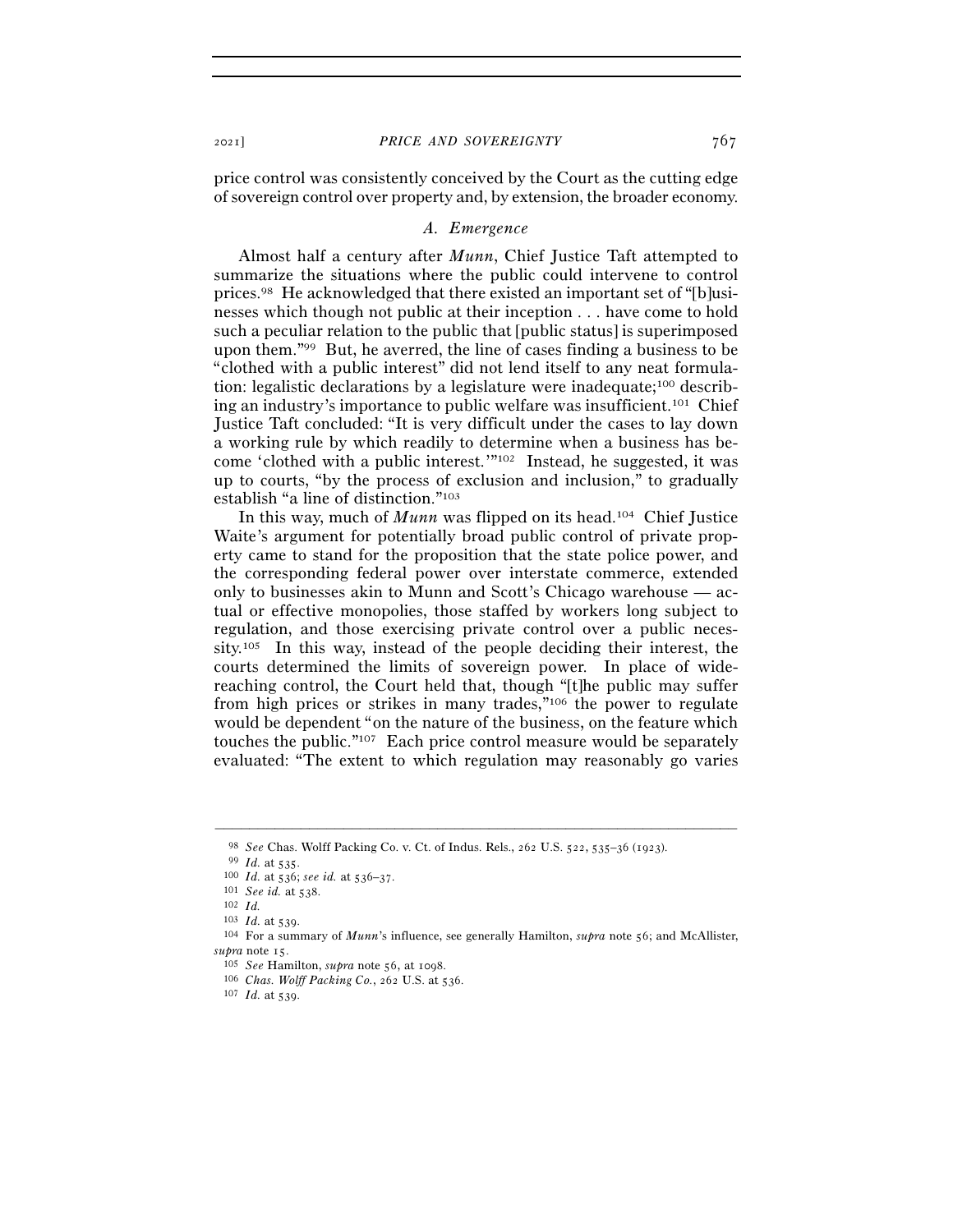with different kinds of business. The regulation of rates to avoid monopoly is one thing. The regulation of wages is another."108

Indeed, if one certainty emerged from this period, it was that price controls were dangerous interventions that demanded heightened judicial scrutiny. Perhaps this view is most clearly exemplified by the Court's notorious decision in *Adkins v. Children's Hospital of the District of Columbia*. 109 At issue was a minimum wage law for women and children in the District of Columbia,110 one of many similar pricesetting laws enacted across the country and world during the period.<sup>111</sup> Although *Adkins* is often remembered as the apex of *Lochner*-era freedom of contract cases,112 the Court was eager to distinguish the State's power to extracontractually regulate hours or conditions of work from its ability to fix the price of workers' property in their labor.113 While labor conditions required careful review, $114$  the Court explained, there was no doubt that the State could intervene in some circumstances to protect women from long hours,<sup>115</sup> for example, or to shield vulnerable men from dangerous conditions.<sup>116</sup> But, the Court insisted, the police power could under no circumstance be extended to "insure [a worker's] subsistence, health and morals" by simply fixing wages.117 To show the absurdity of such a claim, the Court reminded readers that "there can be no difference between the case of selling labor and the case of selling goods"118: a law prohibiting the sale of food above "a fixed maximum" was self-evidently unconstitutional; a law restricting wages was a similarly "naked, arbitrary exercise of power that . . . cannot be allowed to stand under the Constitution of the United States."119 In this way, the Court signaled that most price controls were simply beyond the pale of the police power, however hard that power was to define.120

 $^{108}$   $Id.$   $^{109}$   $_{261}$  U.S. 525 (1923).

<sup>110</sup> *Id.* at 540.<br>
<sup>111</sup> *See id.* at 567–68 (Holmes, J., dissenting).<br>
<sup>112</sup> *See, e.g., Jamal Greene, The Anticanon, 125 HARV. L. REV.* 379, 447–49 (2011).<br>
<sup>113</sup> *See Adkins, 261 U.S.* at 553–54 (distinguishing regulat tion); *see also id.* at 554 (describing minimum wage law as "simply and exclusively a price-fixing law").<br> $114$  *Id.* at 549–50 (discussing Lochner v. New York, 198 U.S. 45 (1905)).

<sup>&</sup>lt;sup>115</sup> *Id.* at 553; see id. at 552–53 (citing Muller v. Oregon, 208 U.S. 412 (1908)).<br>
<sup>116</sup> *Id.* at 548 (citing Holden v. Hardy, 169 U.S. 366 (1898)).<br>
<sup>117</sup> *Id.* at 558.<br>
<sup>119</sup> *Id.* at 559.<br>
<sup>119</sup> *Id.* at 559.<br>
<sup>120</sup> (recognizing and rejecting a sharp distinction between constitutional power to "reasonable regulation of price . . . and other forms of appropriate regulation which curtail liberty of contract or the use and enjoyment of property").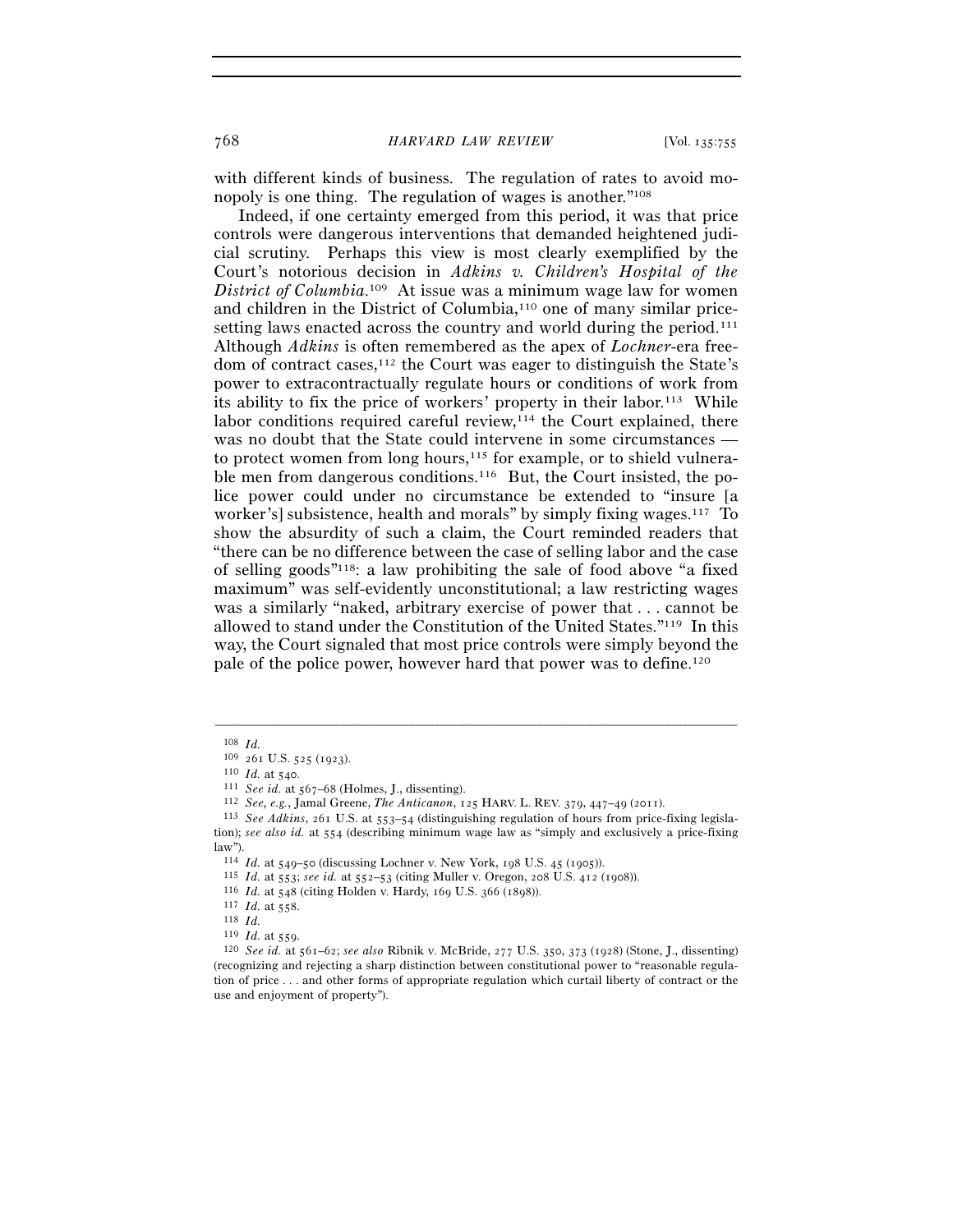#### *B. Expansion*

It was not until the Great Depression that the piecemeal power to control prices again served to expand sovereignty. In *Nebbia v. New York*, 121 a slim majority of the Court upheld a 1933 New York statute that allowed a newly created Milk Control Board to fix prices for milk.122 As might be expected, given the limiting of *Munn* throughout the *Lochner* era, the core complaint of retailers was that such price fixing violated due process, depriving them of their property and restricting their ability to freely contract for sales.<sup>123</sup> And, as in prior cases, the Court began its analysis with a sympathetic liberal concession: "Under our form of government," Justice Roberts explained, "the use of property and the making of contracts are normally matters of private and not of public concern. The general rule is that both shall be free of governmental interference."124

But, in the rest of the opinion, the Court elaborated on the radical conception of collective control of ostensibly private property offered in *Munn* and only hinted at in later decades. After cautiously noting that "neither property rights nor contract rights are absolute, $"^{125}$  the Court argued that the spheres of private control and public prerogative were not hermetically sealed: any action in either affected the other.126 When a conflict arose, the Court argued, "subject only to constitutional restraint the private right must yield to the public need."127 The Court insisted that such a conclusion was supported by decades of police power precedent; it cited over a hundred decisions to bolster its claim.128 Corralling together disparate cases where the police power triumphed over private rights, the Court noted that it had upheld laws establishing zoning,<sup>129</sup> prohibiting the sale of lottery tickets,<sup>130</sup> barring price discrimination,<sup>131</sup> "safeguard[ing] the interests of depositors in banks,<sup> $n_{132}$ </sup> regulating the weight of loaves of bread,<sup>133</sup> and more. Drawing on these

<sup>&</sup>lt;sup>121</sup> 291 U.S. 502 (1934).<br>
<sup>122</sup> *Id.* at 515 (alteration in original) (quoting Act of Apr. 10, 1933, ch. 158, 1933 N.Y. Laws 558).<br>
<sup>123</sup> *Id.* at 521-23 (describing retailers' due process challenge).<br>
<sup>123</sup> *Id.* at 52

tions). The dissent, of course, cited its own plethora of cases that pointed to the opposite conclusion. *See id.* at 552 (McReynolds, J., dissenting) ("This Court . . . has emphatically declared that a State lacks power to fix prices in similar private businesses." (citing cases)).

<sup>129</sup> *Id.* at 526 & n.21 (majority opinion) (citing, inter alia, Village of Euclid v. Ambler Realty Co.,

<sup>272</sup> U.S. 365 (1926)).<br><sup>130</sup> Id. at 526 n.24 (citing Lottery Case, 188 U.S. 321 (1903)).<br><sup>131</sup> Id. at 529 & nn.30–32 (collecting cases).<br><sup>132</sup> Id. at 526; *see id.* at 527 n.24 (citing Noble State Bank v. Haskell, 219 U.S.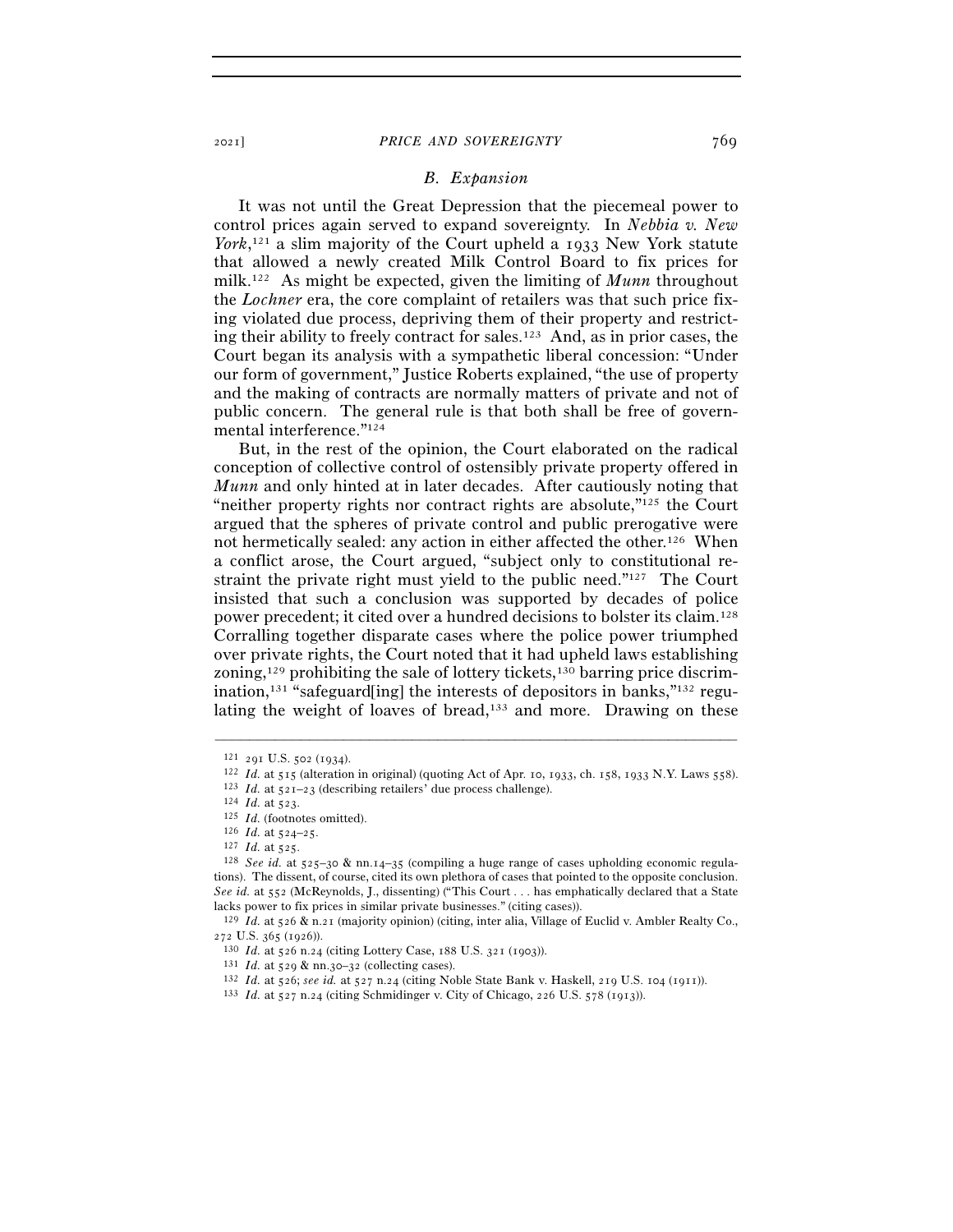rulings, the Court asserted that due process required only "that the law shall not be unreasonable, arbitrary or capricious, and that the means selected shall have a real and substantial relation to the object sought to be attained."134

Still, the Court admitted, this conception of price control as a mere extension of the police power seemed to have been rejected in the *Lochner* era. Or, as the Court put the concern: "[E]ven though an indirect . . . restriction of the freedom of contract or a modification of charges for services or the price of commodities [may be within an admitted power], . . . direct fixation of prices [could be] a type of regulation absolutely forbidden."135 The Court, though, resisted the idea that price was "peculiarly sacrosanct" — nothing in the Due Process Clause suggested a difference between indirect regulation that impacted prices and direct price setting.136 Turning the ambiguity of *Munn*'s holding into an advantage, the Court argued that any business that *might* impact the public good could be regulated via price controls. As the Court explained:

The phrase "affected with a public interest" can, in the nature of things, mean no more than that an industry, for adequate reason, is subject to control for the public good. In several of the decisions of this court wherein the expressions "affected with a public interest," and "clothed with a public use," have been brought forward as the criteria of the validity of price control, it has been admitted that they are not susceptible of definition and form an unsatisfactory test of the constitutionality of legislation directed at business practices or prices. These decisions must rest, finally, upon the basis that the requirements of due process were not met because the laws were found arbitrary in their operation and effect.<sup>137</sup>

Thus, the Court concluded, "there can be no doubt that upon proper occasion and by appropriate measures the state may regulate a business in any of its aspects, including the prices to be charged for the products or commodities it sells."138 Half a decade before the Court definitively turned away from Lochnerism,139 Justice Roberts used the price controls at issue in *Nebbia* as an opportunity to proclaim: "[A] state is free to adopt whatever economic policy may reasonably be deemed to promote

<sup>134</sup> *Id.* at 525.<br>
135 *Id.* at 531.<br>
136 *Id.* at 532.<br>
137 *Id.* at 536–37.<br>
139 *Nebbia*, for all its forceful language, was inconsistently followed. For example, the New York<br>
139 *Nebbia*, for all its forceful languag law it upheld was strictly limited in its application to intrastate commerce a year later, in *Baldwin v. G.A.F. Seelig, Inc.*, 294 U.S. 511, 521–22 (1935). Four years later, in *United States v. Rock Royal Co-operative, Inc.*, 307 U.S. 533 (1939), the Court extended the price-setting power to the federal government for all industries impacting interstate commerce. *Id.* at 571 ("The power enjoyed by the states to regulate the prices for handling and selling commodities within their internal commerce rests with the Congress in the commerce between the states." (footnote omitted)).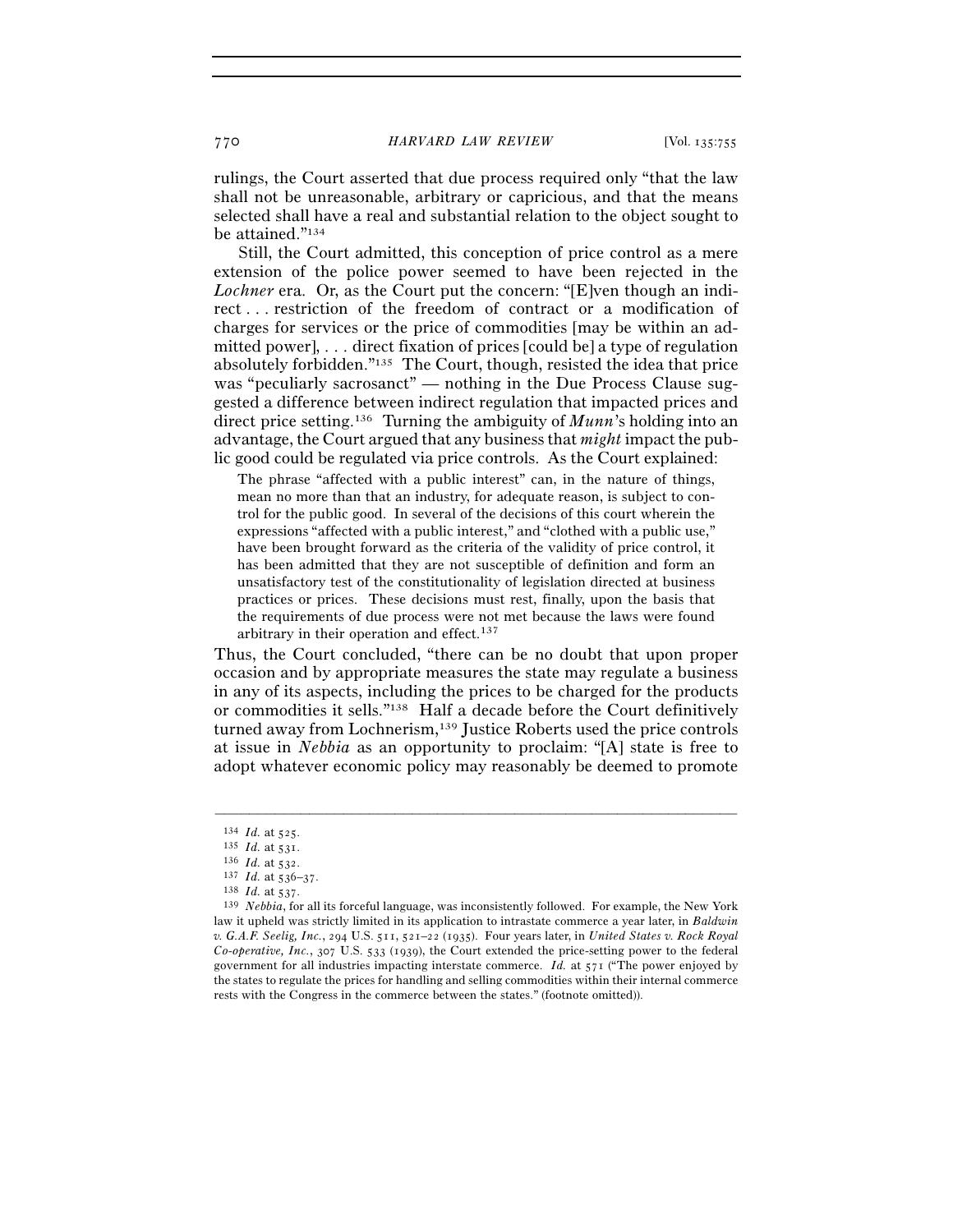public welfare . . . . The courts are without authority either to declare such policy or, when it is declared by the legislature, to override it."<sup>140</sup>

The Court's decision to uphold commodity price controls set the stage for it to sanction the ability of the legislature to establish minimum prices for labor. As in *Adkins*, the law at issue in *West Coast Hotel Co. v. Parrish*<sup>141</sup> guaranteed minimum wages for women and minors.142 But, unlike in *Adkins*, the Court was quick to invoke *Munn* as an example of the limits that the government could lawfully place on charges for property.143 And, when searching for a rule to apply, the Court turned to *Nebbia* as the primary precedent.<sup>144</sup> Now, in the Court's telling, the police power and the public interest test for property restrictions were assimilated into an expanded arena for sovereign control. While the dissent clung to the "essential difference" between laws that regulated working conditions and those that fixed prices for labor,<sup>145</sup> the Court explained:

What can be closer to the public interest than the health of women and their protection from unscrupulous and overreaching employers? And if the protection of women is a legitimate end of the exercise of state power, how can it be said that the requirement of the payment of a minimum wage fairly fixed in order to meet the very necessities of existence is not an admissible means to that end?146

## *C. Emergency*

If *Nebbia* and its progeny suggested a new openness to sovereign control of property, it wasn't clear that they could enable economy-wide efforts at price control — the rule announced in *Nebbia* still seemed to subject price controls to a regulation-by-regulation test.<sup>147</sup> A separate line of cases, though, suggested that the power to control prices, property, and the broader economy might expand during periods of emergency. In *Block v. Hirsh*, 148 for example, the Supreme Court upheld a rent control law that prevented evictions and restrained prices in the District of Columbia in the aftermath of World War I.149 While portions of Justice Holmes's majority opinion suggest a broader power to set

<sup>140</sup> *Nebbia*, 291 U.S. at 537.<br>
141 300 U.S. 379 (1937).<br>
142 *Id.* at 386.<br>
143 After asserting that the "power under the Constitution to restrict freedom of contract has had many illustrations," the Court cited a range of cases, starting with *Munn* and ending with *Nebbia*.

*Id.* at 392; see id. at 392 n.2.<br>
<sup>144</sup> See id. at 397–98.<br>
<sup>145</sup> *Id.* at 407 (Sutherland, J., dissenting).<br>
<sup>146</sup> *Id.* at 398 (majority opinion).<br>
<sup>147</sup> See Nebbia v. New York, 291 U.S. 502, 538 (1934).<br>
<sup>148</sup> 256 U.S.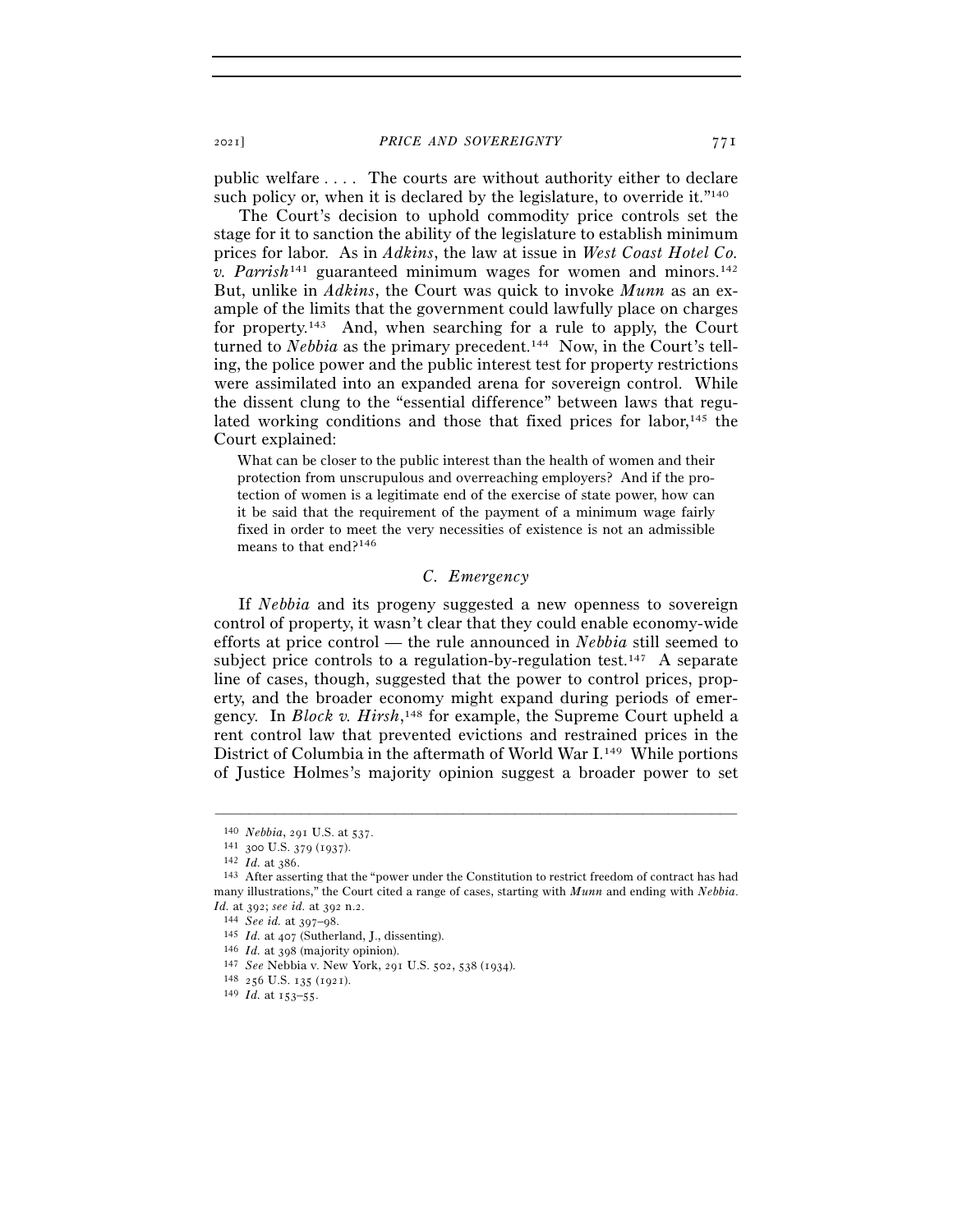prices akin to the one later recognized in *Nebbia*, 150 the decision ultimately rested on more narrow grounds: "The regulation is put and justified only as a temporary measure. A limit in time, to tide over a passing trouble, well may justify a law that could not be upheld as a permanent change."151 Dissenters still decried the result as legalizing socialism.152 In the years that followed, the Court would describe *Block* and other cases that relied on emergency conditions<sup>153</sup> as reaching the outer limits of the state's power to set prices and, thus, to control private property.154

During World War II, in the cases evaluating the federal power to establish economy-wide price and wage controls under the EPCA, the Court again turned to the existence of an emergency to justify the scope of the sovereign power. In *Yakus v. United States*, 155 for example, the Court quickly dispatched with any Fifth Amendment challenge to the Price Administrator's ability to regulate prices by reference to the war power.156 Similarly, when evaluating the rent control provisions of the EPCA in *Bowles v. Willingham*, 157 the Court declared: "We need not determine what constitutional limits there are to price-fixing legislation. Congress was dealing here with conditions created by activities resulting from a great war effort."158 The Court continued: "A nation which can demand the lives of its men and women in the waging of that war is under no constitutional necessity of providing a system of price control on the domestic front which will assure each landlord a 'fair return' on his property."<sup>159</sup>

<sup>–––––––––––––––––––––––––––––––––––––––––––––––––––––––––––––</sup> <sup>150</sup> *See, e.g.*, *id.* at 156 ("[I]f to answer one need the legislature may limit height[,] to answer another it may limit rent.").

<sup>151</sup> *Id.* at 157 (citations omitted) (citing Fort Smith & W.R.R. Co. v. Mills, 253 U.S. 206 (1920); Wilson v. New, 243 U.S. 332, 345–46 (1917)).<br><sup>152</sup> *Id.* at 162 (McKenna, J., dissenting) ("Have conditions come, not only to the District of

Columbia, embarrassing the Federal Government, but to the world as well, that are not amenable to passing palliatives, so that socialism . . . is the only permanent corrective or accommodation?"). 153 *See, e.g.*, Marcus Brown Holding Co. v. Feldman, 256 U.S. 170, 198 (1921); *Wilson*, 243 U.S.

at<sup>348</sup>. 154 *See, e.g.*, Chas. Wolff Packing Co. v. Ct. of Indus. Rels., 262 U.S. 522, 544 (1923) (describing

*Wilson v. New*, 243 U.S. 332, as going "to the border line" of the interstate commerce power); Pa. Coal Co. v. Mahon, 260 U.S. 393, 416 (1922) (describing *Block* and related cases as going "to the verge of the law" regulating the police power).

<sup>155</sup> <sup>321</sup> U.S. 414 (<sup>1944</sup>). 156 *See id.* at 422–23 ("That Congress has constitutional authority to prescribe commodity prices as a war emergency measure, and that the Act was adopted by Congress in the exercise of that power, are not questioned here, and need not now be considered save as they have a bearing on the procedural features of the Act . . . ."). 157 <sup>321</sup> U.S. 503 (<sup>1944</sup>). 158 *Id.* at 519 (citing *Yakus*, 321 U.S. at 414).

<sup>159</sup> *Id.*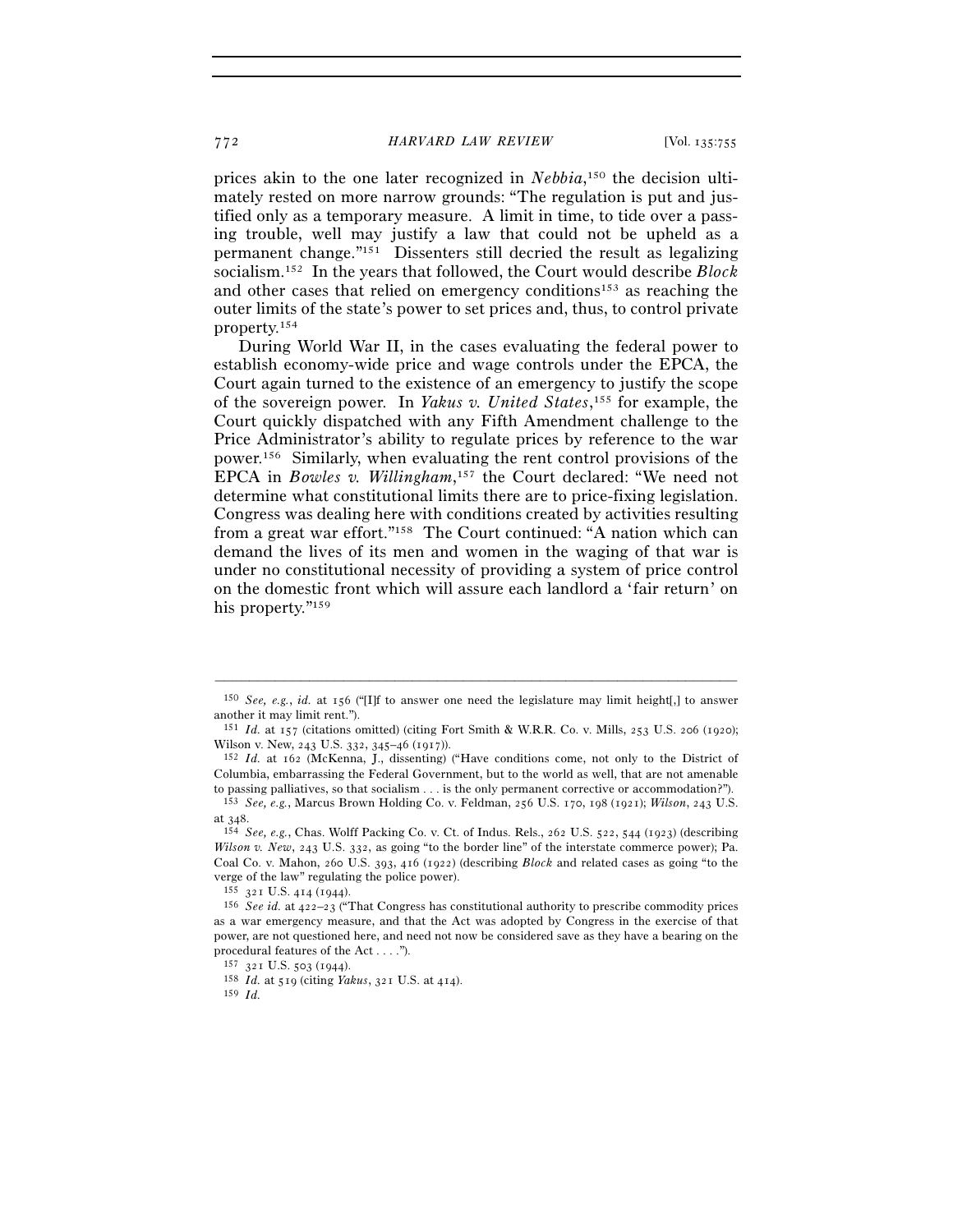Could this emergency logic justify economy-wide controls instituted without reference to war? The system of phased nationwide price controls adopted by President Nixon was not offered as a response to any price pressures created by the ongoing war in Vietnam, nor did it explicitly turn on the existence of an emergency.160 And yet challenges to Nixon's authority to institute economy-wide price controls were hardly heard.<sup>161</sup> In one influential district court case, a three-judge panel, relying on the EPCA and *Yakus*, held that no declaration of an emergency or even evidence of sharply rising prices was needed to justify economywide controls.<sup>162</sup> In the end, courts deferred to the legislative and executive branches' ability to define — explicitly or implicitly — emergencies that warranted the collective control of prices.163

As the legislative power over property via price became judicial common sense, the Court used price controls to expand government power in other domains. Consider the executive power. Under the EPCA, the Price Administrator, as head of the OPA, was empowered to "establish such maximum price or maximum prices as in his judgment w[ould] be generally fair and equitable."164 In *Yakus*, the Court rejected a challenge based on that broad grant of power, insisting that delegations were presumptively constitutional so long as courts could determine "whether [the Administrator] has kept . . . in compliance with the legislative will."165 In dissent, Justice Roberts proclaimed that the majority's rationale could only signal that any decision upholding the nondelegation doctrine was "now overruled."166 Since *Yakus*, the EPCA delegation has repeatedly been referred to by courts and commentators as the broadest grant of power by Congress to the Executive.167

Or consider the power of Congress to shield price control regulations from judicial review. While federal district courts were empowered to hear most enforcement actions,<sup>168</sup> a new Emergency Court of Appeals

<sup>160</sup> *See supra* p. <sup>760</sup>. 161 This is not to imply that individual provisions were not challenged. *See, e.g.*, Fry v. United States, 421 U.S. 542, 545–46 (1975) (discussing application of wage-setting provisions to state and municipal employees).

<sup>162</sup> *See* Amalgamated Meat Cutters v. Connally, 337 F. Supp. 737, 745, 752–54 (D.D.C. <sup>1971</sup>). 163 *See id.*; *cf.* Salsburg's Meats, Inc. v. Shultz, 363 F. Supp. 269, 274 (E.D. Pa. 1973) (upholding the Economic Stabilization Act of 1970 as part of general power "to control wages and prices in the public interest").

 $^{164}$  Emergency Price Control Act of 1942, Pub. L. No. 77-421, § 2(a), 56 Stat. 23, 24.<br>  $^{165}$  Yakus v. United States, 321 U.S. 414, 425 (1944).<br>  $^{166}$  *Id.* at 452 (Roberts, J., dissenting).<br>  $^{166}$  *Id.* at 452 ( yet sustained"); James R. Conde & Michael S. Greve, Yakus *and the Administrative State*, 42 HARV. J.L. & PUB. POL'Y <sup>807</sup>, 810–11 (<sup>2019</sup>). 168 These actions included those initiated by the Administrator to enjoin violators or order com-

pliance, damages actions brought by consumers or the OPA, and criminal prosecutions for willful violations. *See* § 205, 56 Stat. at 33–35; *see also* RICHARD H. FALLON, JR. ET AL., HART & WECHSLER'S THE FEDERAL COURTS AND THE FEDERAL SYSTEM 341–42 (7th ed. 2015).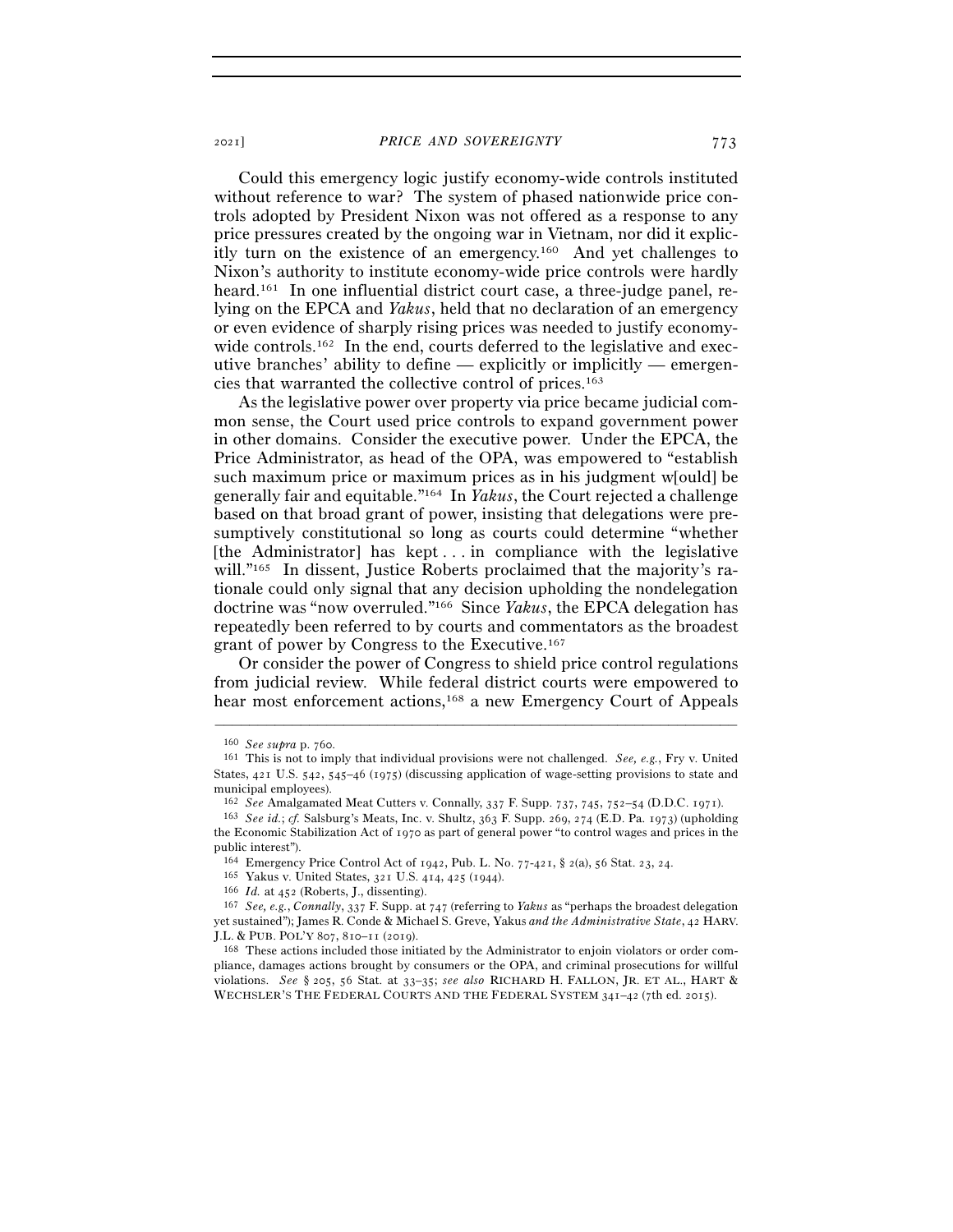was given exclusive jurisdiction over challenges to the price-setting regulations themselves.169 The Emergency Court of Appeals' decisions, which were preceded by an agency-level finding, were reviewable only by the Supreme Court.170 In connected cases, the Court upheld this unusual institutional design, albeit with important qualification.171 During the 1970s, the new Temporary Emergency Court of Appeals routinely upheld price regulations through review that commentators considered out of step with prevailing principles of administrative law.<sup>172</sup> In short, price controls not only expanded sovereign control over property, but also served as the substantive scaffolding for an enormous expansion of the government's infrastructural power — its ability to bring popular will into action throughout the state.173

## IV. POLITICAL ECONOMIC SOVEREIGNTY

*The wonder comes to us, What will the country do with its new freedom?*  — Justice McKenna, dissenting, *Block v. Hirsh*<sup>174</sup>

Today, in a moment when the neoliberal consensus appears — for the first time, however fleetingly — to be fracturing, the specter of rising prices is returning. Republicans in Congress, as well as moderate and conservative economists, have articulated their opposition to efforts to increase government spending on sustainable infrastructure, expanded healthcare, and affordable housing as a prudent response to the risks of inflation.175 There are multiple conclusions that can be drawn from this backlash — that inflation fears, following Friedman, remain stubbornly linked with increased government spending; that other methods of

–––––––––––––––––––––––––––––––––––––––––––––––––––––––––––––

<sup>319</sup> U.S. 182, 189 (<sup>1943</sup>). 172 *See generally* Elkins, *supra* note <sup>31</sup>. 173 *See* Michael Mann, *The Autonomous Power of the State: Its Origins, Mechanisms and* 

<sup>169 § 204(</sup>a), 56 Stat. at 31–32.<br><sup>170</sup> *See id.* § 204(a)–(b).<br><sup>171</sup> *See Yakus*, 321 U.S. at 432 ("[Congress] had in mind the dangers to price control as a preventive of inflation if the validity and effectiveness of prescribed maximum prices were to be subject to the exigencies and delays of litigation originating in eighty-five district courts and continued by separate appeals through eleven separate courts of appeals to this Court, to say nothing of litigation conducted in state courts." (citing S. REP. NO. 77-931, at 23–25 (1942))); *see also* Lockerty v. Phillips,

<sup>&</sup>lt;sup>174</sup> Block v. Hirsh, 256 U.S. 135, 168 (1921) (McKenna, J., dissenting). <sup>175</sup> For a small sampling from one publication of authors discussing this opposition, see Neil Irwin, *How the Biden Administration Wants to Reframe the Inflation Debate*, N.Y. TIMES (Oct. 13, 2021), https://www.nytimes.com/2021/08/11/upshot/how-the-biden-administration-wants-toreframe-the-inflation-debate.html [https://perma.cc/QJE8-ZTUQ]; Paul Krugman, Opinion, *Don't Let Inflation Anxiety Undermine Our Future*, N.Y. TIMES (Aug. 12, 2021), https://www. nytimes.com/2021/08/12/opinion/inflation-infrastructure-debt.html [https://perma.cc/4TUL-YSKD]; and Nelson D. Schwartz & Jeanna Smialek, *Inflation Fear Lurks, Even as Officials Say Not to Worry*, N.Y. TIMES (Mar. 21, 2021), https://www.nytimes.com/2021/03/10/business/ economy/inflation-markets-federal-reserve.html [https://perma.cc/QJ2Y-3XNM].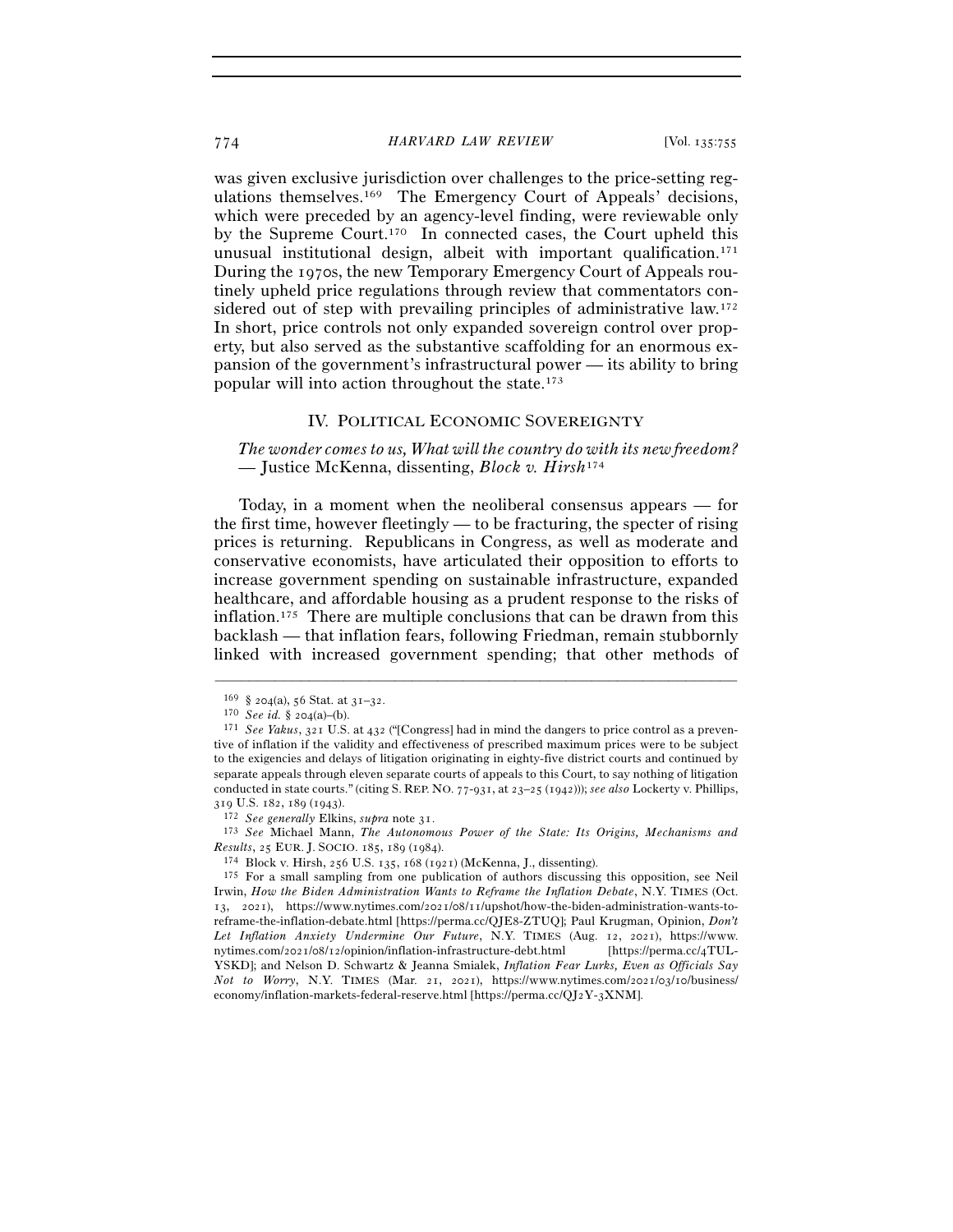reducing the money supply, like increasing taxes on the highest earners, are still a step too far. But one more easily overlooked is the continued centrality of price in deciding how much power our popular sovereign has over the conditions of its own existence.

What can the Court's grappling with price controls teach us? No doubt some would see the legal sanctioning of a record of embarrassing failures, discredited economic policies, and destructive efforts to constrain the free market. Those associated with neoliberalism would contend that price controls didn't work and shouldn't be reconsidered. And, indeed, there's ample reason to question the efficacy of particular policies. The milk laws in *Nebbia*, for example, didn't help poor people afford milk — as the dissent put it, *Nebbia* was not a case that would enable "twelve million consumers to buy a necessity of life."176 Instead, those price controls propped up large producers at the expense of consumers in a time when neither could afford to be abandoned.<sup>177</sup> The economy-wide controls instituted during World War II may have allowed the United States to avoid destabilizing rises in price during the war, but they also led to record rates of inflation in the immediate aftermath.178 These effects were felt hardest by those who could least avoid their costs.179 In the decades after, economists debated whether this devastation was the avoidable product of decontrolling the economy too soon or the inevitable result of wrongheaded policy.<sup>180</sup>

But, of course, there is no neutral metric to measure how well a policy works. For faithful neoliberals, the idea of effective price controls is paradoxical: there is no redeeming a policy that stifles the informational function of the price system. For the rest of us, a more complex calculus is required. Is a minimum wage that would lift people out of poverty worth the price of lost jobs? Is holding down exorbitant rents worth the loss in newly constructed housing? Are the disputed economic effects of widespread price controls worth their tendency to centralize political power? Should price always be free? While various forms of price control persist, the conception of sovereignty the Court's price control jurisprudence described has all but disappeared. Instead of conceiving of the economy as something always subject to sovereign control, the free

<sup>176</sup> Nebbia v. New York, 291 U.S. 502, 557 (<sup>1934</sup>) (McReynolds, J., dissenting). 177 *See id.* at 517–20 (majority opinion) (discussing how the problem of surplus milk, in the view of the New York legislature, uniquely afflicted large distributors and threatened to put them out of business); *see also* United States v. Rock Royal Co-operative, Inc., 307 U.S. 533, 549–50 (1939) (same, but discussing purpose of federal regulation).

<sup>178</sup> *See* JACOBS, *supra* note 30, at <sup>226</sup>. 179 *See, e.g.*, *Negroes Get Worst End of "New"* 69*-Cent Dollar*, CHI. DEF., Nov. 9, 1946, at <sup>13</sup> (decrying end of price controls after the war).

<sup>180</sup> *Compare* MILTON FRIEDMAN & ANNA JACOBSON SCHWARTZ, A MONETARY HISTORY OF THE UNITED STATES, 1867-1960, at 557–58 (1963), *with* JOHN KENNETH GALBRAITH, A THEORY OF PRICE CONTROL 8–9 (1980).